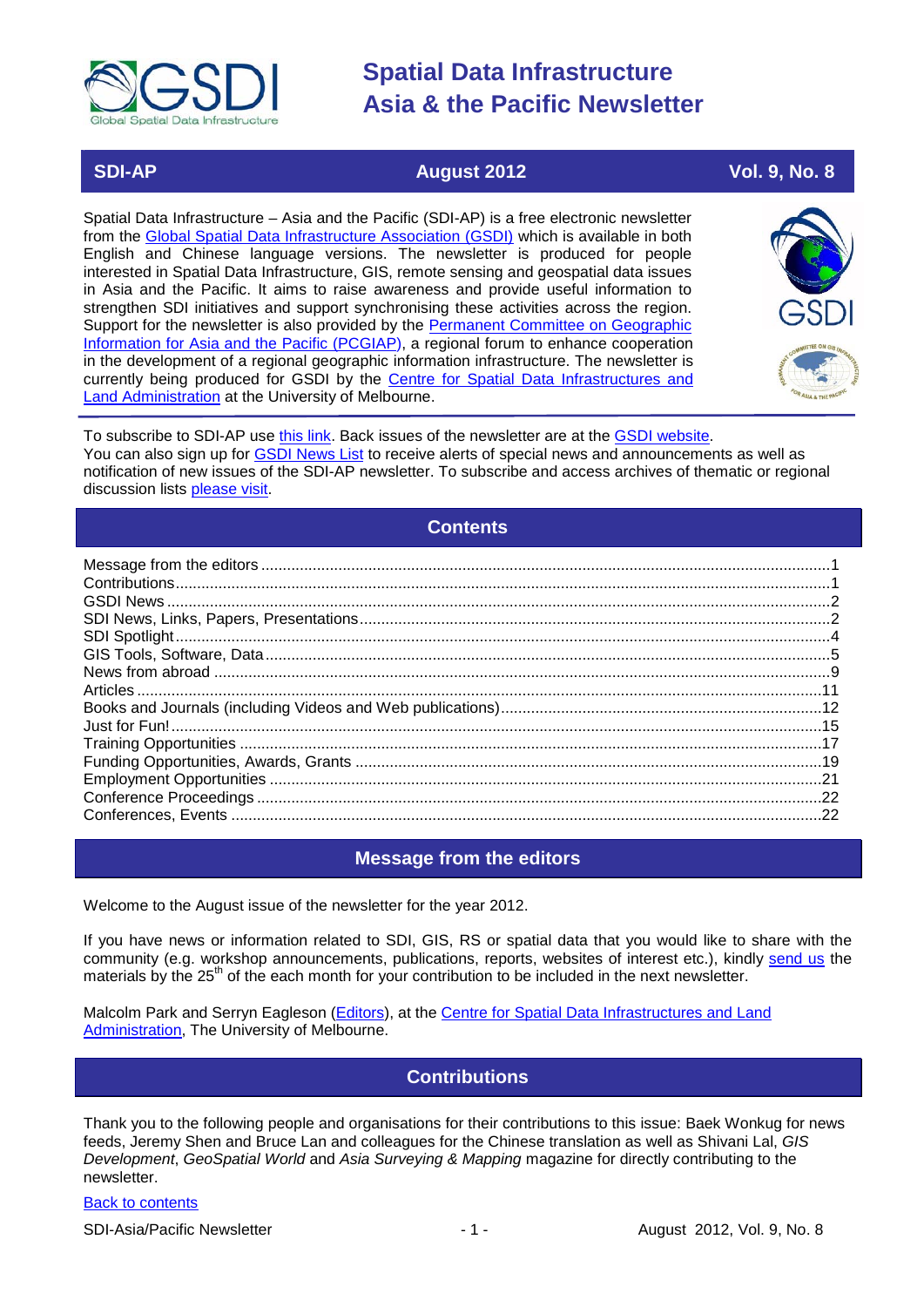

## **GSDI News**

### <span id="page-1-0"></span>**International Geospatial Society (IGS) Free Memberships**

At its recent meeting, the GSDI Board of Directors passed a motion that allows individuals in low and very low income nations to join the International Geospatial Society (IGS) by providing specific information of value to the global community in lieu of annual cash dues. To join, simply add your professional profile to the growing interconnected network of geospatial specialists across the globe. Benefits of membership in IGS are listed at [http://www.igeoss.org/benefits.](https://owa.unimelb.edu.au/owa/redir.aspx?C=54c2b4d3973d480282dc7c38384f4204&URL=http%3a%2f%2fwww.igeoss.org%2fbenefits) For further information, contact [Harlan Onsrud,](mailto:onsrud@gsdi.org) Executive Director, GSDI Association.

### **[2009-12 Chair awarded GSDI President's Medal](http://musse.unimelb.edu.au/july-12-90/head-department-awarded-prestigious-global-spatial-data-infrastructure-medal)**



University of Melbourne Head of the Department of Infrastructure Engineering, Professor Abbas Rajabifard, has been awarded the Global Spatial Data Infrastructure Association's (GSDI) President's Medal at the 2012 Global Spatial Conference in Quebec City, Canada. The medal recognises his contribution to GSDI and in particular, his chairmanship from 2009- 2012.

Professor Rajabifard said it was a great honour to receive the medal. Source: University of Melbourne eNews

### **[Ethiopia: Establishment of Environmental Geoportal \(metadata and catalog services\) with Open source](http://memberservices.gsdi.org/files/?artifact_id=1080)  [Solutions](http://memberservices.gsdi.org/files/?artifact_id=1080)**

Project Progress Report (May 2012) Submitted to - Global Spatial Data Infrastructure Association (GSDI) Primary Contact: Horn of Africa Regional Environment Centre and Network (HoAREC/N); Melakeneh Gelet The main objective of this report is to provide progress information about the process, activities, and accomplishment of the geoportal project for the main funder (GSDI) and host organization (HoAREC/N). The main aim of this geoportal is to organize the fragmented geo environmental data of the region owned by different programmes and to enable these data accessed and shared with other organizations. This prototype geoportal still in trial and development stages; the service of [HoA-REC/N geoportal,](http://hoarec.org/index.php/geoportal-home) is hosted on the [domain](http://hoarec.org/)  [name](http://hoarec.org/) under the Resources main menu. The service is working on HoA-REC/N's web server and is expected to be operating in its full capacity while feedback is collected and incorporated.

The Horn of Africa Regional Environment Centre and Network (HoA-REC/N) focuses on environmental concerns and sustainable development options within the Horn of Africa. The Centre is an autonomous institution under Addis Ababa University. It facilitates, strengthens and advocates for initiatives related to environmental conservation and natural resource management.

### <span id="page-1-1"></span>[Back to contents](#page-0-0)

### **SDI News, Links, Papers, Presentations**

### **["Metadata and Spatial Data Infrastructures" Full Day Workshop](http://www.sssi.org.au/Events/Metadata-and-Spatial-Data-Infrastructure/eid/462.html) - Canberra, ACT**

Workshop goals:

• Discuss management of SDI and demonstrate use of metadata in the data catalogues that support spatial data infrastructures

- Presentations on the use and application of metadata in small and large organisations
- Review metadata standards
- Demonstration by vendors of SDI and Metadata software, and how they meet ISO / ANZLIC standards and integrate with state and national spatial data catalogues

### **Date: Thursday, 16 August 2012**

**Time:** 9.00am to 4:45pm

**Venue:** Canberra Institute of Technology (CIT)

**Cost:** SSSI Member / Alliance Rate: \$A50.00, Non-member: \$A80.00

**Registration:** <http://www.sssi.org.au/Events/Metadata-and-Spatial-Data-Infrastructure/eid/462.html>

Surveying & Spatial Sciences Insitute (SSSI) NSW & ACT Chapters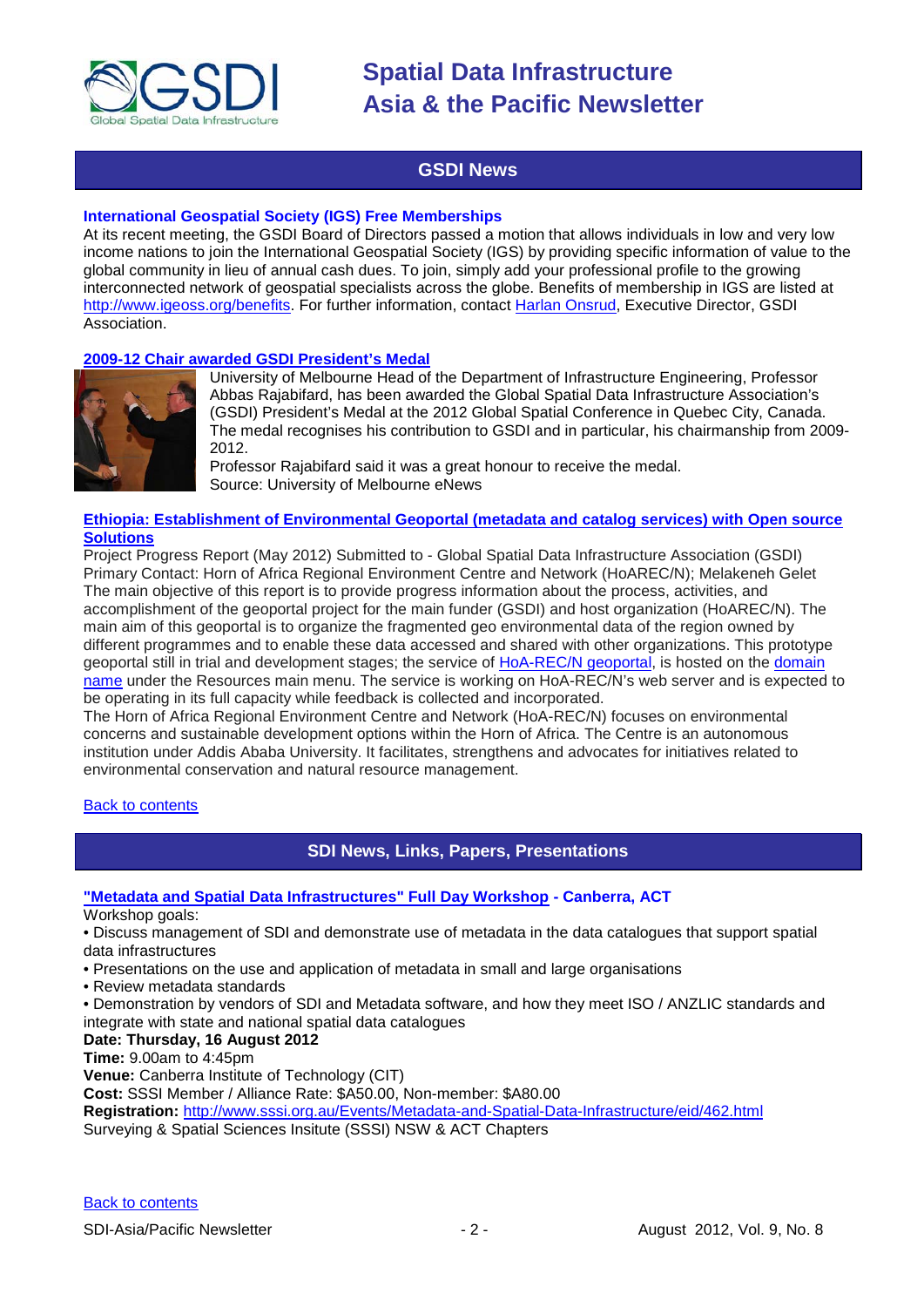

### **[Assessing the development of Ethiopian national SDI](http://edepot.wur.nl/203038)** by Dessalegn Obsi Gemeda

A thesis submitted in partial fulfilment of the degree of Master of Science at Wageningen University and Research Centre, The Netherlands

### **Abstract:**

Spatial Data Infrastructure plays significant role for the development of a nation. It contributes to sustainable development of a country through facilitating spatial data sharing and utilization among all levels of stakeholders. Thus, conducting SDI assessment is essential to guide its development, to monitor and improve its quality and to provide evidence of accountability for all stakeholders. Knowledge of the development status of SDI of a country is crucial to increase the accountability and development of spatial data information. In Ethiopia, there are many governmental organizations that produce spatial data to fulfill the need of geoinformation in various sectors. However, the overall development status of the SDI in Ethiopia is not well known. The objective of this study is to assess the development and milestones of Ethiopian National Spatial Data Infrastructure (ENSDI).

The assessment of the status of ENSDI is done by using the four multi-view assessment framework approaches; SDI-readiness, Modified state of play, Clearinghouse suitability index and Organizational approaches. The assessment of the milestones in the development of ENSDI is done using document analysis and interview with key stakeholders. Both assessment of status and milestones of the development of ENSDI involve questionnaire survey, interview and document analysis as data collection tool. Data analysis was done on the four assessment approach.

The result of multi-view assessment shows that, shortage of digital data, lack of open-source data, lack of SDI awareness, and unavailability of environmental dataset policy are the major weak aspects of the ENSDI. Moreover, the technology components and data quality standards of the NSDI are very low. This is mainly due to lack of awareness among stakeholders on ESDI, low technological development, human capital, SDI culture, shortage of digital data and poor coordination of various institution in data production and exchange. On the other hand, clear mission and vision, collaboration with International donors are strong aspects of the NSDI. The major milestones that initiated NSDI development in Ethiopia are the establishment of GIS education, ENRAMED database, National Clearinghouse, GIS Society of Ethiopia and Ethiopian Geospatial Metadata Clearinghouse Node.

The research identifies awareness creation for SDI, increasing ICT technology in the country, developing SDI curriculum in higher education, creation of open source data, converting analogue data to digital data, increasing cooperation of various institution in data sharing and provision, and developing data quality control procedures as the major areas of interest for NSDI secretariat to do.

**Keywords:** SDI, NSDI, ENSDI, development, assessment, milestones, multi-view assessment framework.

### **[UAE: phase two of a multi-phase NSDI project](http://www.geodecisions.com/NewsEvents/2012/NCEMATapsGeoDecisionsforSpatialDataInfrastru.aspx)**

The United Arab Emirates National Emergency, Crisis and Disaster Management Agency [\(NCEMA\)](http://www.ncema.ae/en/home.aspx) has awarded a contract to GeoDecisions (Harrisburg, PA) for phase two of a multi-phase National Spatial Data Infrastructure (NSDI) project. NCEMA will fund a one-year expansion of the country's NSDI during its current operational phase.

This second phase of the NDSI project encompasses an expansion of the NSDI architecture and governance structure. GeoDecisions will provide NCEMA with support for governance plan adoption, data sharing and management policies for the stakeholder agencies, and enhancements to, and training for, the NSDI web portal. A significant amount of spatial data integration and an outreach and awareness campaign also are part of the initiative. An embedded, onsite team in Abu Dhabi and a project execution team in the U.S. are supporting the project.

"The NSDI provides NCEMA with the technology architecture necessary to facilitate the rapid collection and integration of spatial data sets from various agencies throughout the United Arab Emirates," said Kevin J. Switala, GISP, vice president of GeoDecisions based in the Philadelphia, Pa., office. "These capabilities will allow government agencies throughout the country, responsible for coordinating national level emergency response efforts, to utilize for the first time nationwide spatial data sets, enhancing their emergency planning and management decision making."

See also: [UAE: Design and Development of NSDI for Federal Government](http://www.gsdi.org/gsdiconf/gsdi13/slides/4.1e.pdf) (May 2012), GeoDecisions Awarded [Spatial Data Infrastructure Project in United Arab Emirates](http://www.geodecisions.com/NewsEvents/2011/GeoDecisionsAwardedSpatialDataInfrastructureP.aspx) (May 2011), and [National Emergency and Crisis](http://sdi.abudhabi.ae/Sites/SDI/Content/EN/PDF/stakeholders-ncema,property=pdf,bereich=sdi,sprache=en,rwb=true.pdf)  [Management Authority –](http://sdi.abudhabi.ae/Sites/SDI/Content/EN/PDF/stakeholders-ncema,property=pdf,bereich=sdi,sprache=en,rwb=true.pdf) Abu Dhabi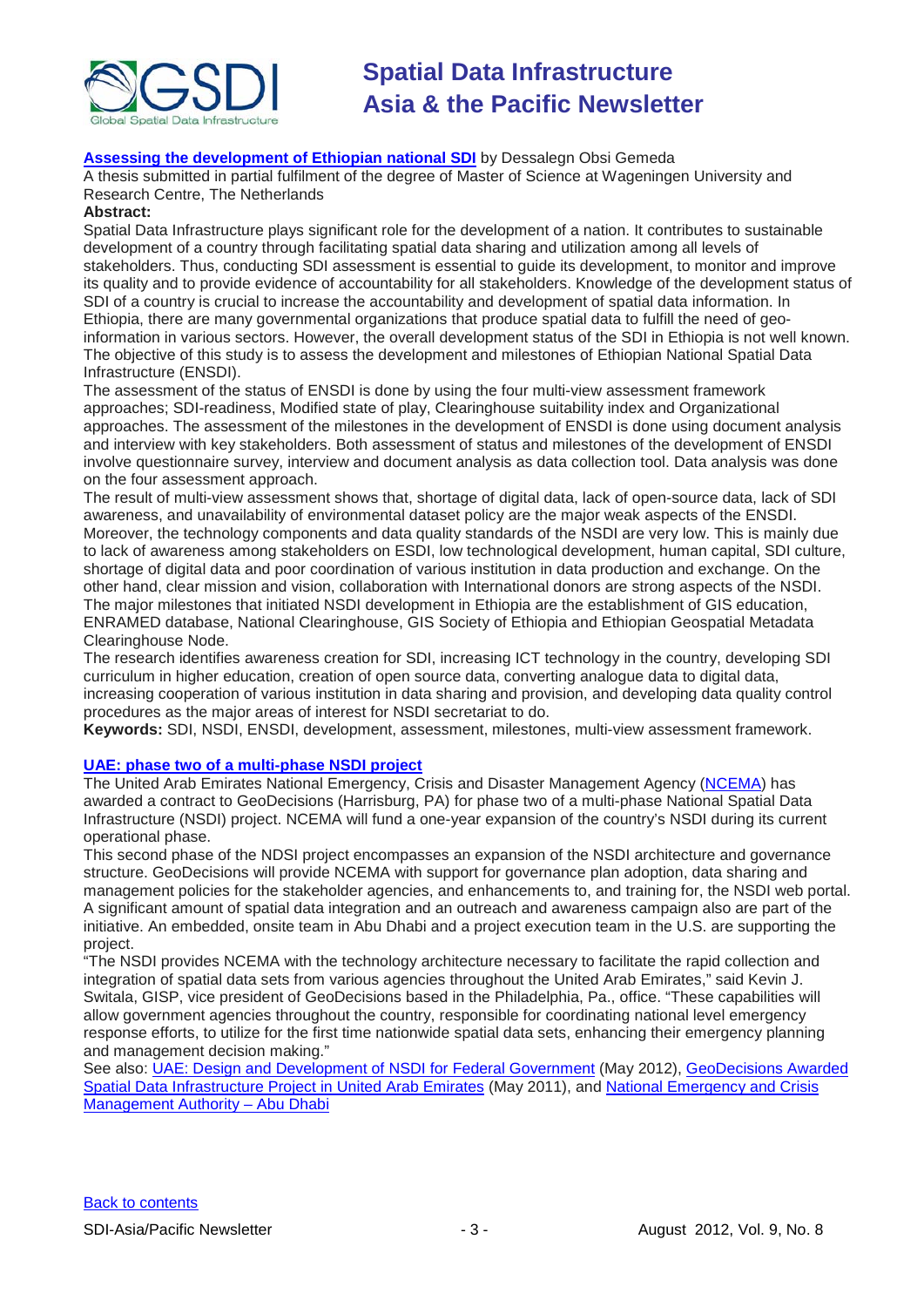

### **SDI Spotlight**

<span id="page-3-0"></span>

This month's "Spotlight" feature is from Hamed Olfat who is a PhD candidate and member of the Centre for Spatial Data Infrastructures and Land Administration (CSDILA) within the Department of Infrastructure Engineering at the University of Melbourne. Hamed's main focus is on "Spatial Metadata Automation" research project which is currently under investigation by the researchers at CSDILA. In fact, this "Spotlight" feature is an update to the ones he previously published in December 2009 (Vol.6, No.12) and October 2011 (Vol.8, No.10).



**Design and Development of a 'Process-based Spatial Metadata Creation Approach'**





### **Introduction**

Metadata describes different aspects of the dataset such as identification, quality, citation, extent, constraints, etc. Therefore, ideally metadata should be part of a spatial dataset and its values should be generated and updated with any change in the dataset from very first stages of the dataset lifecycle. Producing metadata afterwards is difficult and may be laborious task.

However, a process separate from the spatial data lifecycle has typically been considered to generate and update the metadata. The metadata created in this way is entirely dependent on its author's knowledge of the dataset. Even if the metadata generation and updating are rooted in dataset extraction (product-based metadata creation approach which is based on extracting metadata from dataset), many required metadata values will be missing unless they are authored manually.

Therefore, in this research a process-based approach was designed and developed which aims at creating metadata parallel to spatial data lifecycle. This approach not only identifies the metadata elements that should be created in any step of the data lifecycle, but also aids the organizations to determine the responsible party for generating metadata values in any step of this lifecycle.

### **Process-based Spatial Metadata Creation Approach**

The prerequisite to design such an approach was an overall spatial data lifecycle. This lifecycle was designed based on the 'Information Lifecycle' recommended by the Australian Government Information Interoperability Framework which includes different steps consisting of planning, creation/collection, organization/storage, access, using, maintenance, re-using and sharing the information. However, according to the nature of 'information' in this research, which is 'spatial data', the information lifecycle was modified and an overall lifecycle which also covered the whole 'information lifecycle' was designed including data *'Collection'*, dataset *'Creation'*, *'Storage'*, *'Publish'*, *'Discovery'*, *'Access and Retrieval'*, *'Utilization'*, *'Maintenance'*, and *'Planning and Policy Making'* steps.

The first step of the lifecycle would be collecting the spatial and non-spatial data to create the dataset. The related data to create the spatial datasets could be collected through different methods depending on the planning decisions in terms of users' needs, the purpose of collection, the required quality, scale, extent, etc. Following the data collection, different activities such as standardization, aggregation and quality assurance would be undertaken to create the spatial dataset.

Once the dataset is created, it would be stored in the database. Later, the stored dataset would be published to a networked environment to be shared among the end users. The users would be also provided with the facilities to discover the existing and shared datasets as well as to access and retrieve the appropriate ones for their needs. The data catalogue system plays a critical role here. As soon as the dataset is retrieved by the user, it would be utilized in relevant spatial activities. According to the dynamic nature of changes to datasets which usually occur in short time frames, an effective maintenance process was considered in the spatial data lifecycle as well.

Finally, according to different policies required in each step of the data lifecycle, a planning and policy making process was also considered as an ongoing procedure which is parallel to other steps. In this procedure, different planning activities to gather data, create dataset, publish data, update data as well as policies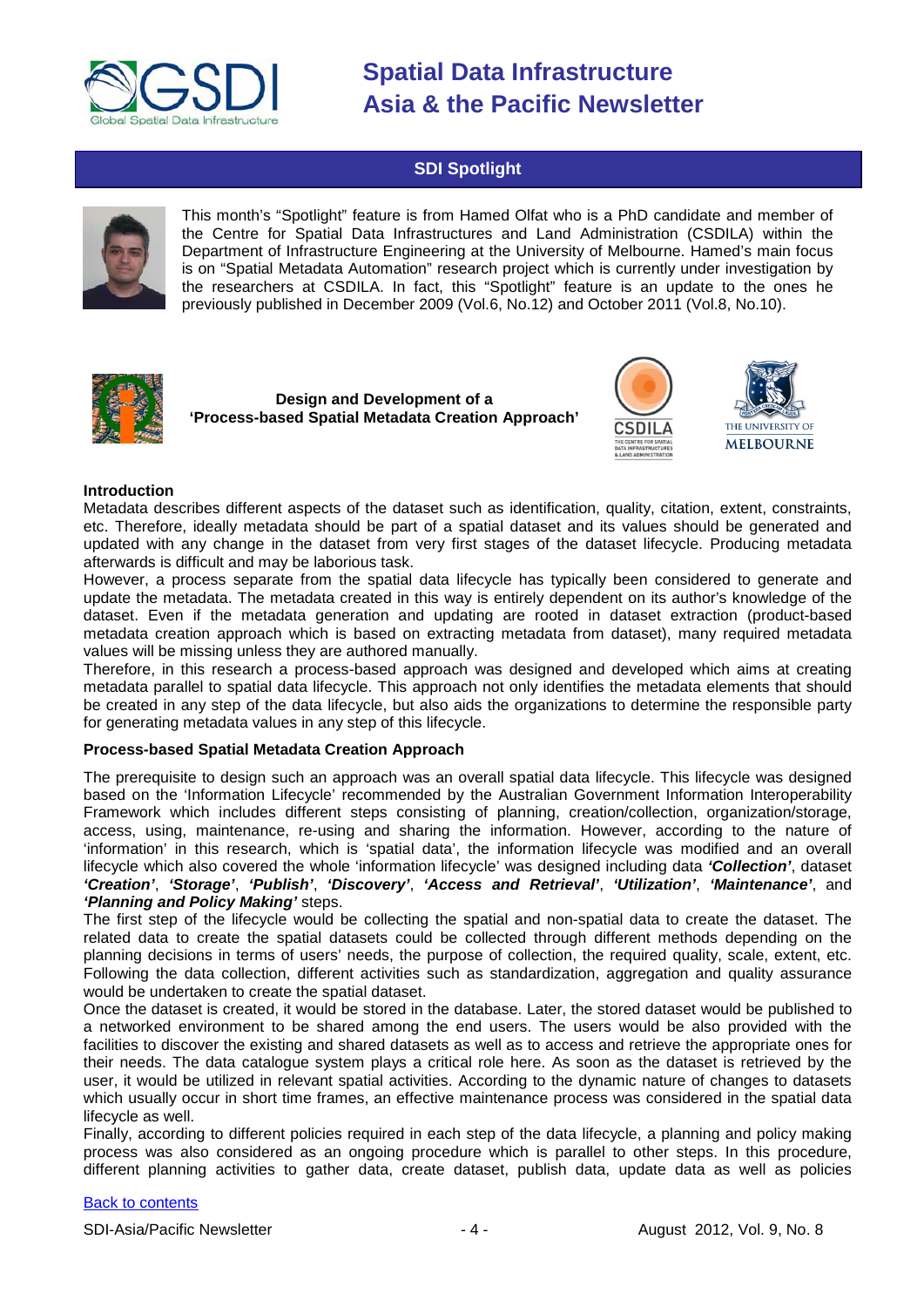

regarding spatial dataset/metadata distribution, responsibilities, rights, restrictions, standards, languages, extensions etc. would be made.

However, according to the variety of organizations dealing with spatial data around the world which have their own specific approaches, this lifecycle would not be wholly identical and could be optimized based on the current activities and responsibilities in different organizations.

Once the lifecycle was designed, the ISO 19115:2003 metadata elements which are expected to be created in each step were identified. Having explored the ISO 19115:2003 Standard, it was realized that the values regarding metadata elements could not be completely achieved unless they were created within different steps of spatial data lifecycle. In other words, all the metadata elements cannot be generated at the same time, because the metadata author is usually not familiar with the whole process of data lifecycle and needs additional information and details related to different steps of this lifecycle to generate or update metadata. For example, the values regarding dataset identification, quality and content should be created during the 'data collection' and 'dataset creation' processes, or the values regarding dataset restrictions and responsibilities are the values that should be created under a 'planning and policy making' process.

According to the results of metadata elements allocation to spatial data lifecycle steps, the highest number of metadata elements should be generated during the spatial dataset creation step. Planning and policy making, data collection, dataset publishing, maintenance, utilization, discovery, access and retrieval are respectively the next steps with the highest number of elements.

In order to prove the concept, the process-based metadata creation approach was implemented within the GeoNetwork opensource as a prototype system (a new add-on).

### **More Information**

Here is a list of publications related to this research project:

- Olfat, H., Kalantari, M., Rajabifard, A., Senot, H., and Williamson, I.P., 2012. [A GML-based Approach to](http://www.tandfonline.com/doi/abs/10.1080/13658816.2012.678853)  [Automate Spatial Metadata Automation.](http://www.tandfonline.com/doi/abs/10.1080/13658816.2012.678853) *International Journal of Geographical Information Science* (IJGIS), DOI:10.1080/13658816.2012.678853.
- Olfat, H., Kalantari, M., Rajabifard, A., and Williamson, I.P., 2012. [Towards a Foundation for Spatial](http://www.tandfonline.com/doi/abs/10.1080/14498596.2012.686361)  [Metadata Automation.](http://www.tandfonline.com/doi/abs/10.1080/14498596.2012.686361) *Journal of Spatial Science*, 57(1), pp. 65-81.
- Olfat, H., Kalantari, M., Rajabifard, A., Senot, H., and Williamson, I.P., 2012. [Spatial Metadata](http://ijsdir.jrc.ec.europa.eu/index.php/ijsdir/article/viewFile/279/326)  Automation: A [Key to Spatially Enabling Platform.](http://ijsdir.jrc.ec.europa.eu/index.php/ijsdir/article/viewFile/279/326) *International Journal of Spatial Data Infrastructures Research (IJSDIR),* Vol. 7, pp. 173-195.
- Olfat, H., Kalantari, M., Rajabifard, A., Williamson, I. P., Pettit, C., and Williams, S. (2010). *[Exploring the](http://www.gsdi.org/gsdiconf/gsdi12/papers/72.pdf)  [Key Areas of Spatial Metadata Automation Research in Australia.](http://www.gsdi.org/gsdiconf/gsdi12/papers/72.pdf)* Refereed Paper presented at the GSDI-12 World Conference, Garden city, Singapore, 19-22 October.
- Kalantari, M., Olfat, H., and Rajabifard, A. (2010). *[Automatic Metadata Enrichment: Reducing Spatial](http://www.gsdi.org/gsdiconf/gsdi12/papers/23.pdf)  [Metadata Creation Burden through Spatial Folksonomies](http://www.gsdi.org/gsdiconf/gsdi12/papers/23.pdf)*. In A. Rajabifard, J. Crompvoets, M. Kalantari and B. Kok (Eds.), *Spatially Enabling Society* (pp. 119-129): Luven University Press.
- Olfat, H., Rajabifard, A., and Kalantari, M. (2010). *[A synchronisation approach to automate spatial](http://mycoordinates.org/a-synchronisation-approach-to-automate-spatial-metadata-updating-process/)  [metadata updating process](http://mycoordinates.org/a-synchronisation-approach-to-automate-spatial-metadata-updating-process/)*. Coordinates Magazine*, Vol. VI,* Issue 3, pp. 27-32, March 2010.
- Olfat, H., Rajabifard, A., and Kalantari, M. (2010). *[Automatic Spatial Metadata Update: a New](http://www.fig.net/pub/fig2010/papers/ts05b%5Cts05b_olfat_rajabifard_et_al_4079.pdf)  [Approach.](http://www.fig.net/pub/fig2010/papers/ts05b%5Cts05b_olfat_rajabifard_et_al_4079.pdf)* Refereed Paper presented at the XXIV FIG International Congress 2010, Sydney, Australia.
- Kalantari, M., Rajabifard, A., and Olfat, H. (2009). *[Spatial Metadata Automation: A New Approach.](http://www.csdila.unimelb.edu.au/publication/conferences/Spatial_metadata_automation_A_new_Approach.pdf)* Refereed Paper presented at the Spatial Science Conference 2009 (SSC2009), Adelaide, Australia.
- Rajabifard, A., Kalantari, M., and Binns, A. (2009). *[SDI and Metadata Entry and Updating Tools](http://www.csdila.unimelb.edu.au/publication/conferences/GSDI-11/SDIandMetadataEntryandUpdatingtool.pdf)*. In B. v. Loenen, J. W. J. Besemer and J. A. Zevenbergen (Eds.), *SDI Convergence. Research, Emerging Trends, and Critical Assessment* (pp. 121-136). Delft.

<span id="page-4-0"></span>The editors remind our subscribers and readers that we welcome contributions for the *Spotlight* feature.

### **GIS Tools, Software, Data**

### **[China Crowdmaps Pedestrian and Cyclist Problem Areas](http://www.theatlanticcities.com/commute/2012/07/china-crowdmaps-pedestrian-and-cyclist-problem-areas/2699/)**

[Back to contents](#page-0-0) The government wants to know where sidewalks and bike lanes are insufficient, and they've turned to the Chinese people to tell them. A new crowdsourcing website seeks to tap into the wisdom of Chinese pedestrians and cyclists to identify areas in need of repair or improvement in Beijing. Developed by Beijing Transport Research Center and the World Bank, the website is aimed at helping transportation planners in the municipal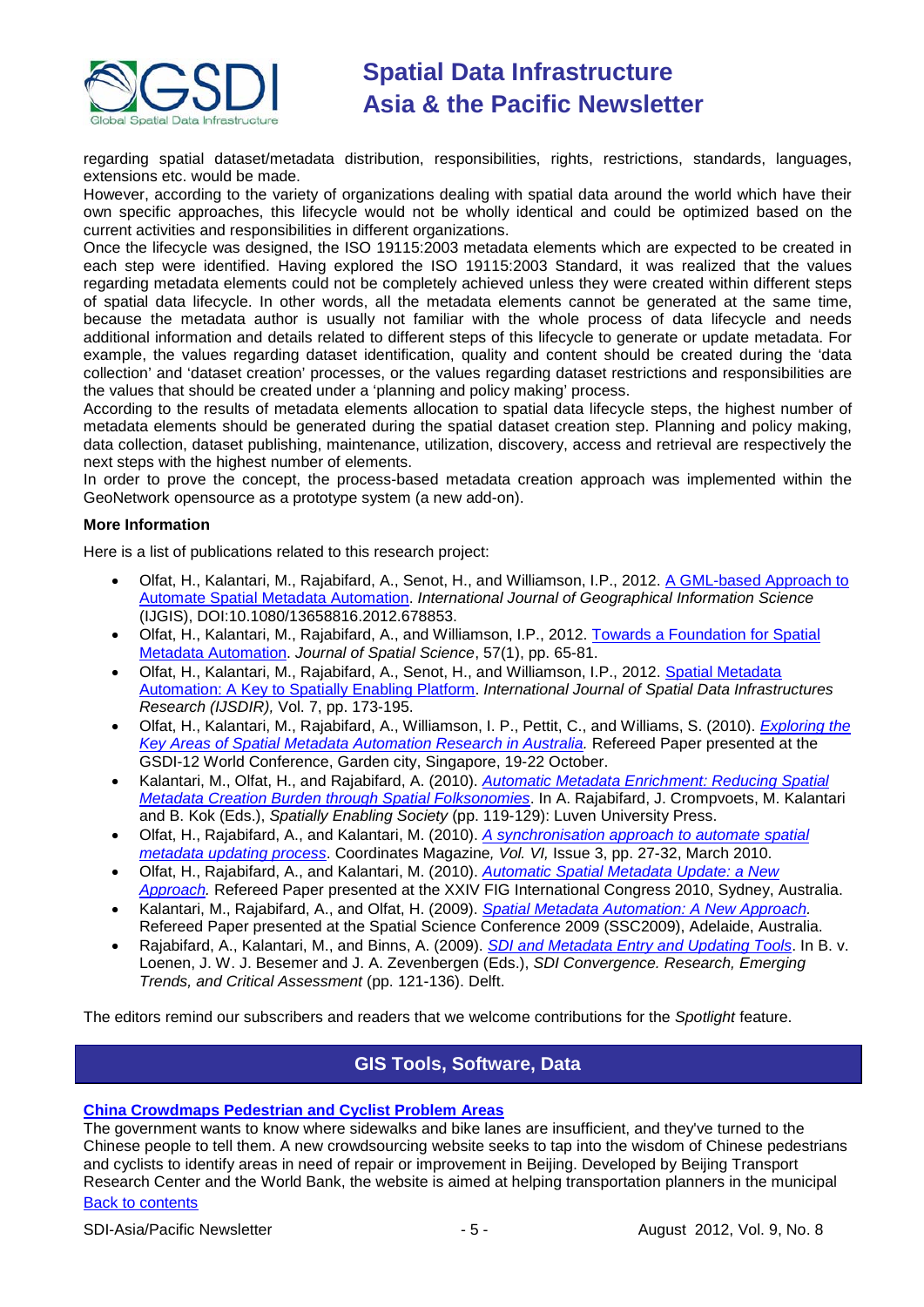

government to know how roads and sidewalks are being used by the public, and where changes may be needed.

Source: Atlantic "Cities"

### **[Philippine police embraces GIS-based crime analysis tool](http://geospatialworld.net/index.php?option=com_content&view=article&id=25041%3Aphilippine-police-embraces-gis-based-crime-analysis-tool&catid=62%3Aapplication-e-governance&Itemid=1)**

The La Trinidad Municipal Police Station, Philippines, received a computerised GIS-based tool which would help in crime analysis and provide better crime solutions. The tool is designed to capture, store, manipulate, analyse, manage, and present all types of geographical data. It is a tool for mapping geospatial features such as parcels of land, buildings and roads. It will then connect this data to existing databases, thus providing intelligence which will help in analysing different features. Source: Geospatial World

### **[Asia-Pacific GIS Market Analysis](http://www.researchandmarkets.com/research/p9d6q6/geographical_infor)**

TechNavio's analysts forecast the Geographical Information Systems (GIS) market in the APAC region to grow at a CAGR of 7.8 percent over the period 2011-2015. One of the key factors contributing to this market growth is increasing investment in GIS by the Public sector. The GIS market in the APAC region has also been witnessing that many vendors have started to offer enterprise GIS applications. However, the increasing threat of low-cost vendors could pose a challenge to the growth of this market.

TechNavio's report, the *Geographical Information Systems Market in the APAC Region 2011-2015*, has been prepared based on an in-depth analysis of the market with inputs from industry experts. The report focuses on the APAC region; it also covers the Geographical Information Systems market in the APAC region landscape and its growth prospects in the coming years. The report also includes a discussion of the key vendors operating in this market.

### **[OGC Australia & New Zealand Forum announced](http://www.opengeospatial.org/node/1648)**

The Open Geospatial Consortium (OGC) announced that OGC members in the Australia & New Zealand (ANZ) region, with the assistance of the Australian and New Zealand Land Information Council (ANZLIC), recently chartered an Australia & New Zealand (ANZ) Forum to support regional coordination and communication regarding geospatial standardisation activities.

The Forum's industry, government, academic and research organisations will support the OGC's outreach and education efforts regionally. Like the OGC's nine other national and world region organisations, the ANZ Forum will also identify regionally important interoperability requirements and communicate these into the OGC's international standards development and interoperability test bed process.

ANZ Forum members are committed to the use of the open standards defined by the Open Geospatial Consortium (OGC) and the members will work with other relevant industry, government and international standards bodies to achieve the OGC's vision.

The ANZ Forum's charter members are:

- -- Australian Bureau of Meteorology
- -- Australian Bureau of Statistics
- -- Australian Department of Defence
- -- Australian Ocean Data Centre Joint Facility
- -- CSIRO
- -- Department of Natural Resources and Mines (QLD)
- -- Department of Primary Industries (VIC)
- -- Department of Sustainability and Environment (VIC)
- -- Geoscience Australia
- -- Gosford City Council (NSW)
- -- La Trobe University
- -- Land and Property Information Division, Department of Finance and Services (NSW)
- -- Land Information New Zealand (LINZ)
- -- Landcare Research New Zealand Ltd
- -- Landgate (WA)
- -- Lisasoft Pty Ltd
- -- Mercury Project Solutions
- -- National Institute of Water and Atmospheric Research (NZ)
- -- Office of Spatial Policy (OSP), Department of Resources, Energy & Tourism
- -- PSMA Australia Ltd
- -- Robert Starling

### **[Back to contents](#page-0-0)**

SDI-Asia/Pacific Newsletter  $\begin{array}{ccc} - & 6 \\ - & + \end{array}$  - 6 - August 2012, Vol. 9, No. 8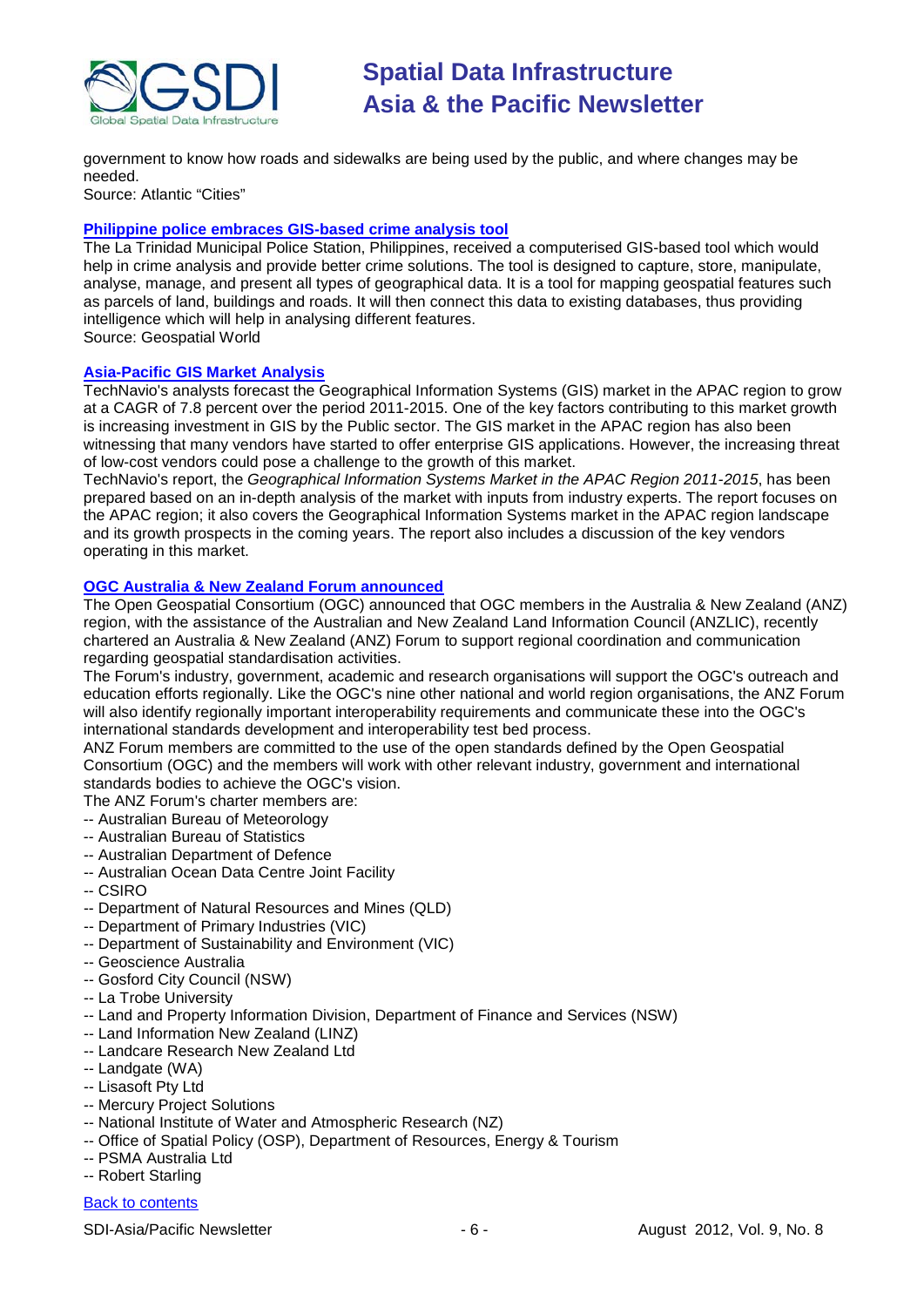

-- Sparx Systems

-- University of Melbourne

The Forum will be open to all OGC member organisations residing or conducting business in the ANZ region. Non-OGC members are also welcome to participate as observers.

The OGC is an international consortium of more than 450 companies, government agencies, research organisations, and universities participating in a consensus process to develop publicly available geospatial standards. OGC(R) Standards support interoperable solutions that "geo-enable" the web, wireless and locationbased services, and mainstream IT. OGC Standards empower technology developers to make geospatial information and services accessible and useful with any application that needs to be geospatially enabled. Visit the [OGC website.](http://www.opengeospatial.org/)

### **Geographers envision 'Next-generation digital Earth'**

Michael Goodchild envisions the next-generation of digital Earth as being more "local instead of global". Things that happen to be important to those who live in the area should be part of the area's maps, according to Goodchild, though they may not be the standard political or topographic fare of the traditional globe. "There's more of a social perspective now, and less emphasis on permanent objects," Goodchild wrote in paper titled, 'Next-generation Digital Earth'. The paper was published in Proceedings of the National Academy of Sciences. The paper is co-authored by several geographers including Goodchild. Source: Geospatial World

# **[Visualizing the New York Subway System's 'Data Exhaust'](http://www.theatlanticcities.com/commute/2012/07/visualizing-new-york-subway-systems-data-exhaust/2720/)**



In 2011, MetroCards were swiped through the turnstiles of the New York City subway system 1.6 billion times. Each swipe was, itself, a data point, and it came connected to myriad others about the day of the week, the subway stop, the identity of the rider. Did the commuter have a student MetroCard, or a senior citizen one? What about a seven-day pass, or a 30-day one?

As a sheer byproduct of moving so many people around the city, the New York Metropolitan Transit Authority constantly churns out information like this. And, thanks

to the rapidly expanding movement for open data, it's now available to the public – if we can just begin to figure out what to do with it. Source: The Atlantic "Cities"

### **[Combining Mobile Mapping Scans with UAV Images for 3D City Modeling in Singapore](http://www.asmmag.com/combing-mobile-and-uav-scans-for-3d-city-modeling-in-singapore.html)**

The Singapore ETH Centre-Future Cities Laboratory (SEC-FCL) has commissioned a mission to laser-scan the campus of the National University of Singapore (NUS) with a mobile mapping system (MMS), and as a result a unique multi-source 3D dataset was generated, providing new algorithmic and procedural approaches to 3D city modeling. In three hours of mobile scanning, 16.7 km of roads were captured, consisting of 154 GB of point clouds, with 8,166 video street images at 34 GB. This MMS data will be added to the already existing 800 aerial images produced with a UAV(octocopter) in February 2012. The final aim is to produce a very high resolution 3D model of the NUS campus.

Source: Asian Surveying & Mapping

### **[RMIT & JAXA joint venture](http://www.geospatialworld.net/index.php?option=com_content&view=article&id=25292%3Aaustralian-varsity-jaxa-to-develop-new-gnss&catid=67%3Abusiness-general&Itemid=1)**

Australian technical university, RMIT has reached an agreement with the Japanese Space Agency (JAXA) to develop a new global satellite navigation system. Under the agreement, JAXA will loan two GNSS receivers to RMIT to conduct the Multi-GNSS Joint Experiment in the Asia-Oceania Multi-GNSS Demonstration Campaign. A series of evaluation activities will be conducted over a period of five years.

The receivers will be located at the Bundoora campus, in a permanent GNSS tracking station being built by the School of Mathematical and Geospatial Sciences.

Source: Geospatial World Weekly and the [Register](http://www.theregister.co.uk/2012/07/17/rmit_hooks_up_with_japan_sats/)

### **[India to Use Satellite Imagery to Review Capital Region Planning](http://www.asmmag.com/201207123926/india-to-use-satellite-imagery-to-review-capital-region-planning.html)**

The National Capital Region Planning Board (NCRPB) in India is undertaking a detailed study to assess whether towns in the region have adhered to their master plans. They have signed a memorandum with the National Remote Sensing Centre (NRCS) to use satellite imagery to determine if the master plans match ongoing development, as well as to use the collected information to administer changes to long-term planning goals. Source: Asian Surveying & Mapping



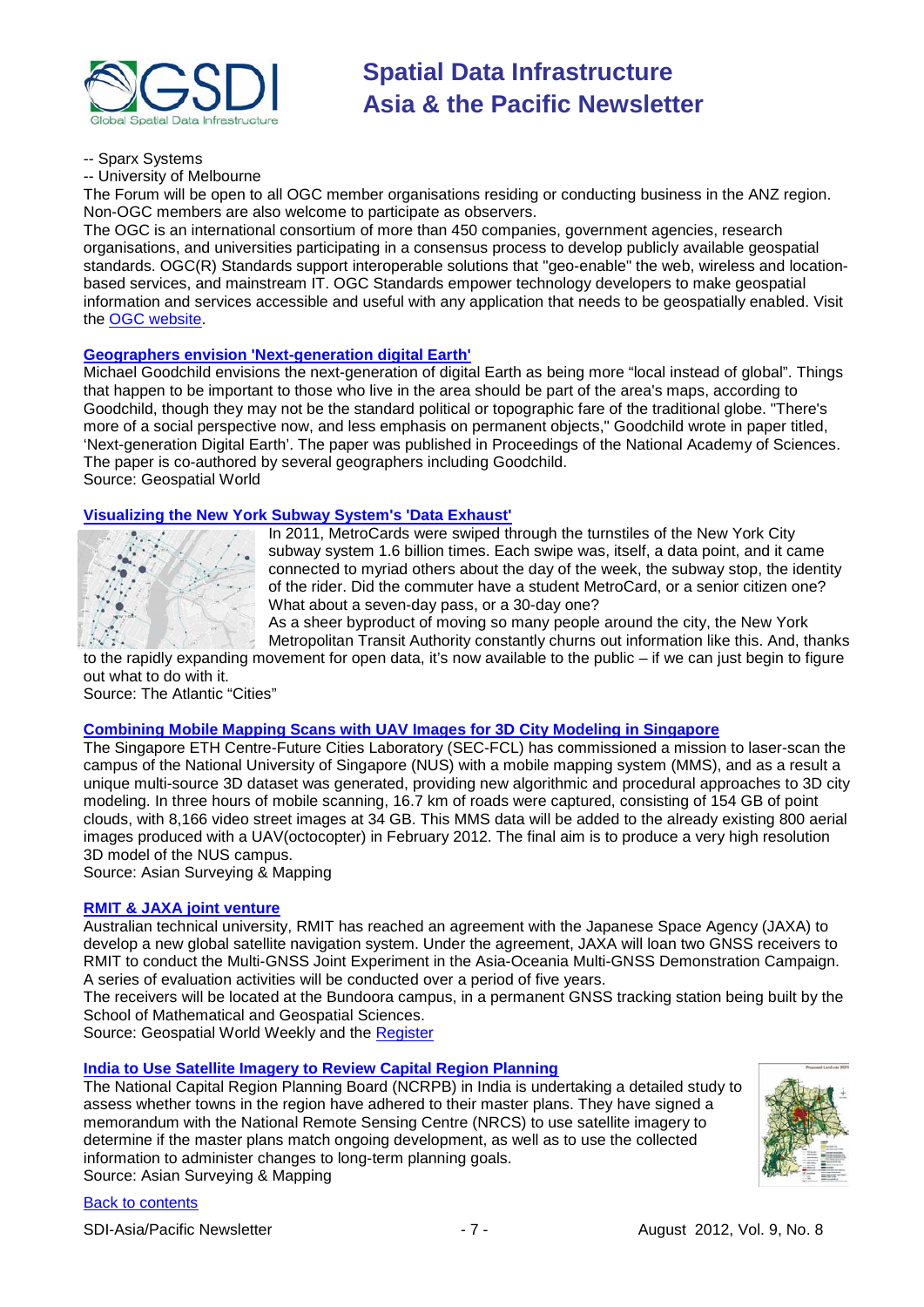

### **[Locals groups to map Taiwan's coastline](http://geospatialworld.net/index.php?option=com_content&view=article&id=25002%3Alocals-groups-to-map-taiwans-coastline&catid=47%3Aproduct-surveying-mapping&Itemid=1)**

The first map to ecologically chart Taiwan's coastal areas will be completed by January 2013, local environmental groups announced at an event to mark World Oceans Day. The map will help address the public's lack of marine knowledge. Source: Geospatial World

**[gvSIG Association & i3Geo.](http://www.gvsig.org/web/projects/i3Geo)**

i3Geo and gvSIG join forces. With this agreement there's an approach to collaborate in a model level. We expect to grow in the technical, economic and organizational parts through the collaboration between projects that bet on open source as fundamental base for technological independence, that understand the software as a means and not as an end. At the free geomatics area, i3Geo is without doubt the reference of technology with Latin American origin. i3Geo was created by the Environment Ministry (MMA) in Brazil, in the context of the implementation of the National Information System about Environment (SINIMA). Its license was changed to GPL in 2006, and it became a part of the Brazilian Public Software Portal (PSPB). Source: gvSIG News Office

# **[New Zealand County Launches GIS Mapping Viewer](http://www.asmmag.com/201207163931/new-zealand-county-launches-gis-mapping-viewer.html)**

Hamilton City Council's website just added a new map function that allows visitors to find information on properties with just a few clicks of a mouse. The free GIS Mapping Viewer was launched July as the latest in a suite of e-services available at the city. Source: Asian Surveying & Mapping and Hamilton City Council [website](http://www.hamilton.co.nz/our-services/gis-property-mapping/Pages/default.aspx)

### **OGC seeks comments on GeoServices REST API candidate standard**

The Open Geospatial Consortium (OGC®) seeks public comment on the candidate OGC GeoServices REST API standard. The GeoServices REST Application Programming Interface (API) provides a standard way for web clients to communicate with geospatial technologies, such as Geographic Information System (GIS) servers, based on Representational State Transfer (REST) principles.

The candidate OGC GeoServices REST API standard documents are [available](http://www.opengeospatial.org/standards/requests/89) for review and comment. **The closing date for comments will be 18 August 2012.** 

Contact: [info@opengeospatial.org](mailto:info@opengeospatial.org)

**[\[1\] Using custom projections with TileCache, Mapnik and Leaflet](http://blog.thematicmapping.org/2012/07/using-custom-projections-with-tilecache.html) [2] [Creating contour lines with GDAL and Mapnik](http://blog.thematicmapping.org/2012/07/creating-contour-lines-with-gdal-and.html?utm_source=feedburner&utm_medium=email&utm_campaign=Feed%3A+thematicmapping+%28thematic+mapping+blog%25)**



Source: Thematic Mapping blog

### **[Google brings 3-D Maps To iOS](http://news.cnet.com/8301-1023_3-57480273-93/googles-neato-3d-city-view-arrives-on-ios-today/)**



With iOS 6, Apple is looking to replace Google Maps with their own Cupertino solution that also provides 3-D maps of cities across the globe. Google isn't going down without a fight though, so they just updated their Google Earth app for iOS to include 3-D maps before people get comfy with Apple's Flyover solution in iOS 6.

Some Android phones have had Google's 3-D maps since June, but the amount of cities rendered in 3-D is currently limited to only 14 regions. Right now users can get flyover type views of Los Angeles, San Francisco, Boston, and a few other areas.

Google plans to have coverage for over 300 million people globally by the end of 2012, which really isn't that much when you consider that large metropolitan areas can account for about 10million people each. Still, it's a great start and Google will continue to quickly add cities over time, just like they have with their Google StreetView feature.

Rendering the polygons of Google's 3D maps takes a lot of horsepower, so the feature will only be available to iPhone 4S users. Other iPhones running iOS 4.2 will get all the other new features in the app update.

In an interview with CNET about the 3D Maps update, Google's Geo Team Product Manager, Peter Birch said

"We love maps here, and we are really trying to build the best, and most useful and comprehensive maps that we can, and to make that available to our users wherever they are."



[Back to contents](#page-0-0)

SDI-Asia/Pacific Newsletter  $\begin{array}{ccc} -8 \\ - \end{array}$  - 8 - August 2012, Vol. 9, No. 8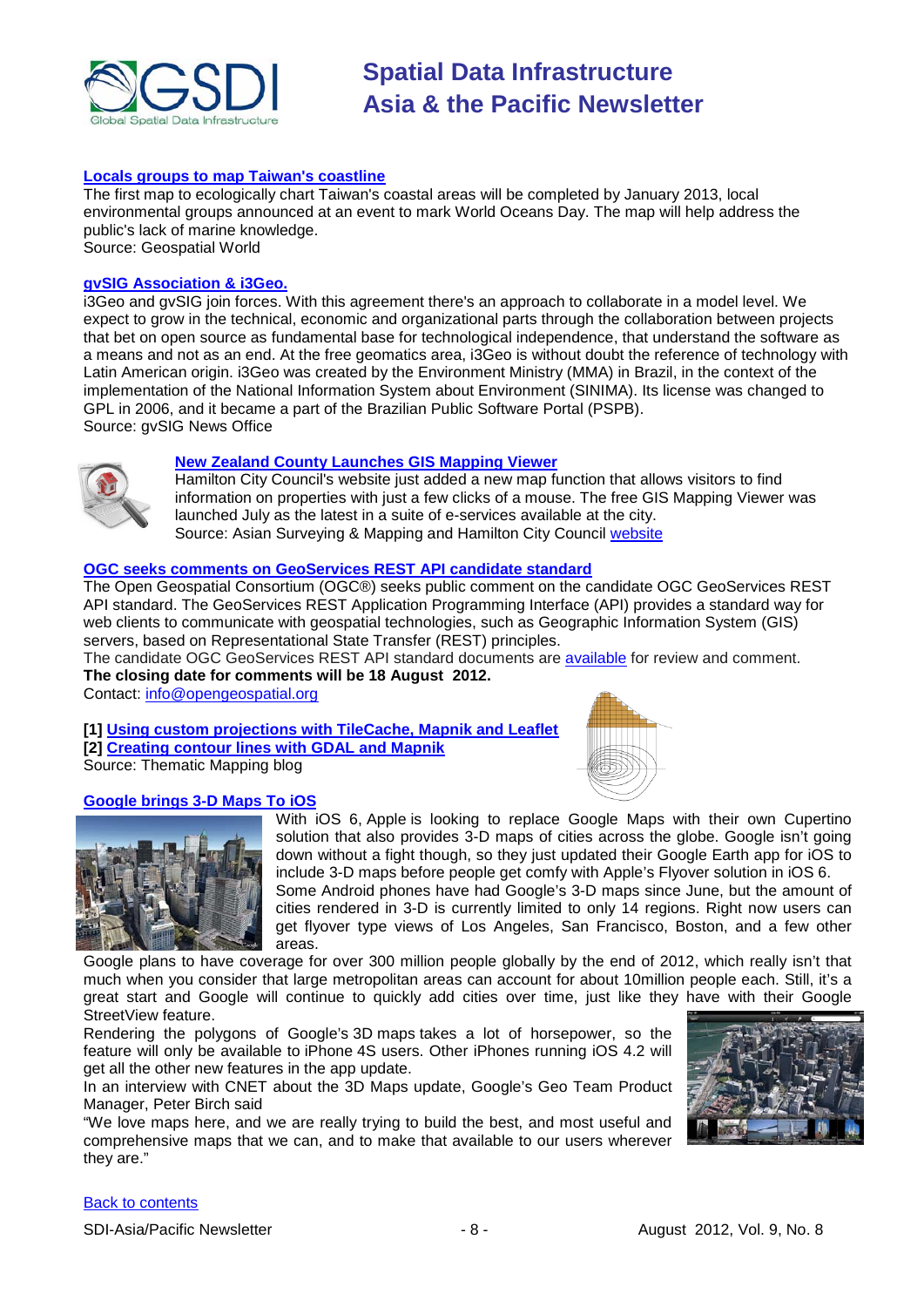

However, there's no official word yet on whether or not Google plans to release a separate iOS Google Maps app once iOS 6 is released and Google's Maps are replaced with Apple's own solution.

Source: CNet, [Google Lat-Long blog,](http://google-latlong.blogspot.com.au/2012/07/3d-imagery-now-available-on-ipad-and.html) and [Cult of Mac](http://www.cultofmac.com/181261/google-just-brought-3-d-maps-to-ios-before-apple-could/)

### **[Australia to publish live, free, satellite images](http://www.theregister.co.uk/2012/07/22/australia_landsat_free_images_online/)**

Australia will publish images captured by soon-to-launch satellite Landsat 8 online, in close to real time, for free. Landsat 8 will launch in early 2013 and is expected to be fully operational by May or June of that year. Once the bird begins beaming back images, Geoscience Australia (GA) will publish them online under the Creative Commons Attribution 3.0 Australia licence.

Source: The Register (UK)

### **[Google Raises the Maps Bar](http://bits.blogs.nytimes.com/2012/07/20/google-raises-the-maps-bar/)**

Google just introduced a series of updated maps for 11 countries, with added information on things like ferry routes, parks, landmarks, and the layouts of universities and airports. It's a nice achievement. What is really interesting is how Google did it, and what kind of signal they are sending to other tech companies getting into mobile maps, like Apple, Microsoft and Amazon.

Google added much of the information through in-house information sources, through a project it calls "Ground Truth." The idea is that if Google can own the geographic data, instead of purchasing it from others, it can produce maps that are more reliable.

… Google also counts on input from other humans, including … "hundreds of thousands of users providing corrections to our information."

Source: NY Times

### **[Google Street View Goes to Antarctica](http://lightbox.time.com/2012/07/17/google-street-view-goes-to-antarctica/#end)**

Though Google first grabbed panoramic Street View images of Antarctica back in 2010, the search giant recently returned to the world's least-populated continent to capture historic sites such as the South Pole and the insides of buildings that have battled the elements for more than a century. **ALSO** [The Value of Google Earth's Antarctic Expedition](http://ecocentric.blogs.time.com/2012/07/19/the-value-of-google-earths-antarctic-expedition/) Source: Time

### **A Satellite View of City Growth, in GIFs**

NASA's Landsat satellite system has been orbiting and taking pictures of the earth since 1972. In honor of its 40th birthday, NASA and the U.S. Geological Survey have released a cool set of images showing how 11 world cities have changed over that time. [The](http://www.nasa.gov/mission_pages/landsat/news/40th-changepairs.html) site features two overlaid images of each city from different years dating back to the 1970s, with a cool slider bar to let you see how each city has changed. To make the drastic changes of time even more apparent, *The Atlantic* has made some animated GIFs of those images. Source: The Atlantic "Cities" and NASA/USGS



<span id="page-8-0"></span>**[Back to contents](#page-0-0)** 

### **News from abroad**

*"This section has been included to highlight some of the developments happening outside the region which demonstrate SDI in action.*

#### **[Mapping Earthquakes](http://www.heraldsun.com.au/news/world/every-big-earthquake-since-1898-mapped/story-fnd134gw-1226422410821)**

### **AN AMAZING map plotting every earthquake of magnitude 4.0 or above in more than a century dramatically visualises the Ring of Fire and other quake hotspots.**

In vibrant fluoro green, the map pinpoints the dynamic contact points where continental tectonic plates grind underneath each other, raising mountain ranges and causing the biggest earthquakes on the planet. Surce: HeraldSun

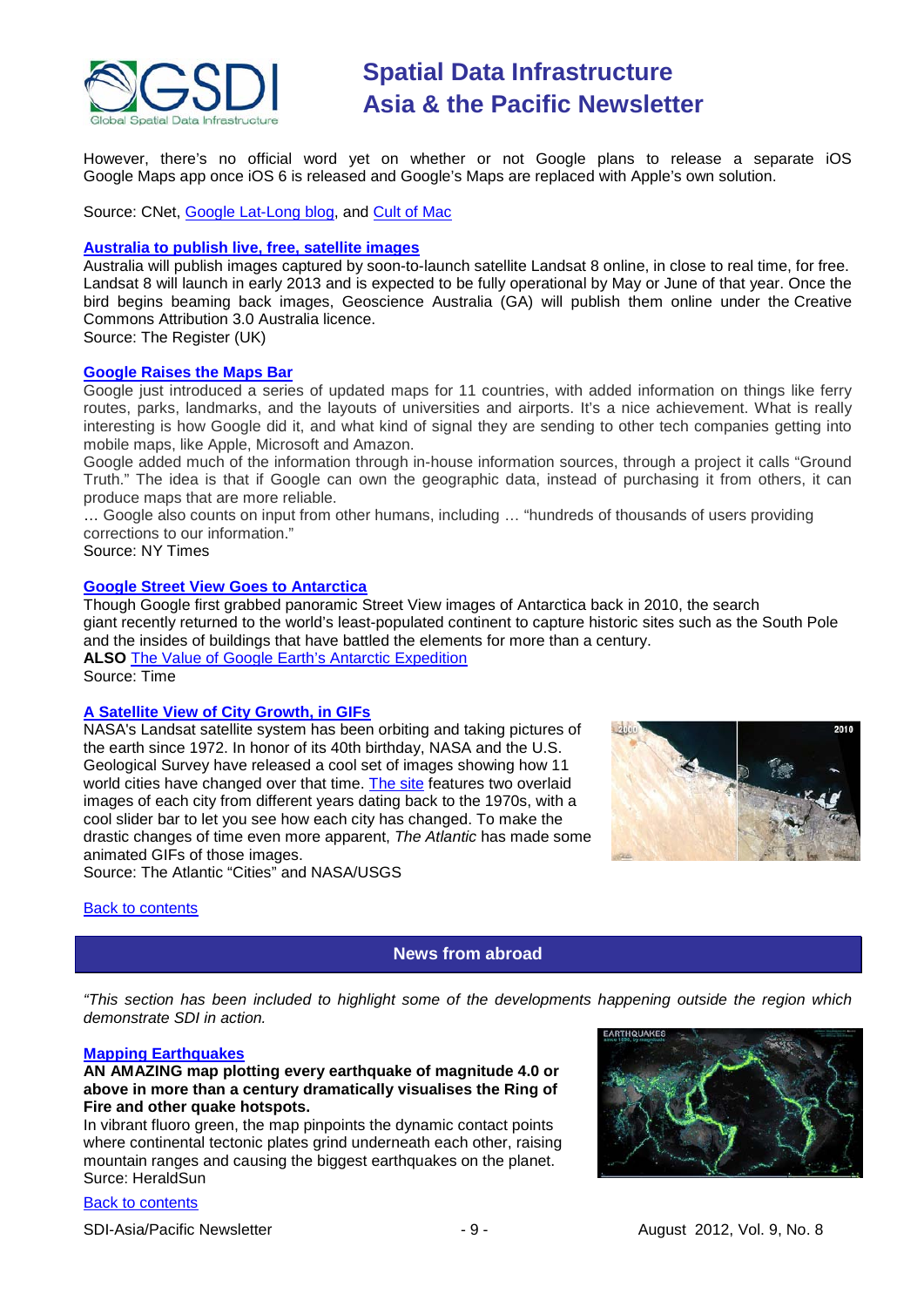

### **[Why You Should Be Skeptical of Statistics on City vs. Suburban Population Growth](http://www.theatlanticcities.com/arts-and-lifestyle/2012/07/why-you-should-be-skeptical-latest-statistics-city-vs-suburban-population-growth/2571/)**

Take the shifts in metropolitan Atlanta. According to the Census, the downtown area grew at 2.4 percent while the suburbs grew at only 1.3 percent — a clear relative gain for the city. But the suburbs are much more populated to begin with, King reminds us. That means only 10,135 more people settled in the city, while 63,226 more settled in suburbia. In absolute terms, just 14 percent of metro Atlanta growth occurred downtown. Source: The Atlantic

### **[Summer in American Cities](http://www.theatlanticcities.com/neighborhoods/2012/07/8-worst-things-about-summer-american-cities/2502/#slide1)**

A ridge of high pressure has brought stifling hotness to the country: in this NOAA map of July 3 to July 7 maximum temperatures, dull orange is 100 degree heat and the brightest orange is 109. Source: The Atlantic



### **[Russian drones can see obstacles](http://english.ruvr.ru/2012_07_11/Russian-drones-can-see-obstacles/)**



Russia may equip its drones with the so-called "technical vision" device that enables them to see and avoid obstacles, detect small-size objects and assess their potential danger.

The system was created by a team of engineers at the Luch designer bureau,

who say that it has no analogues in the world. Installed onboard unmanned aircraft, it gives them capabilities that no other existing system can give, the bureau's deputy chief designer

Yevgeny Andriyevsky told the Voice of Russia:

"Drones fitted with such a system can do what none of the existing analogues is able to do. They can fly at the lowest possible altitudes over zones with tall buildings and over rugged terrain of which there are no reliable maps and where a flight planning error might lead to the loss of the plane." Source: The Voice of Russia

**[London's 2012 Olympic Stadium. The games will begin on July 27](http://geospatialworld.net/index.php?option=com_imageoftheweek&view=managetemplate&id=92&Itemid=139&year=2012)** Source: Geospatial World Weekly "Image of the Week" [GeoEye satellite image]



### **[Google Earth Reveals How Predator-Prey Behavior In Coral Reefs Can Be Seen From Space](http://www.treehugger.com/natural-sciences/google-earth-reveals-how-predator-prey-behavior-in-coral-reefs-can-be-seen-from-space.html)**



The image was taken with the GeoEye satellite and reveals marine animal behavior that would otherwise be difficult for scientists to witness. But in a paper published by *Scientific Reports*, researchers were able to witness how marine animals and their predators interact by studying the feeding patterns of herbivores. Source: TreeHugger.com

### **[Satellites Reveal Dramatic Summer Ice Melt in Greenland](http://www.scientificamerican.com/video.cfm?id=satellites-reveal-dramatic-summer-2012-07-25&WT.mc_id=SA_DD_20120727)**

Source: Scientific American

### **[The memory palace](http://blogs.scientificamerican.com/unofficial-prognosis/2012/07/26/drinking-from-a-firehose-can-research-into-the-human-mind-help-with-medial-school-memorization/?WT_mc_id=SA_DD_20120727)**

Picture some location you know well, such as the rooms in your house or the streets in your neighborhood. Now suppose you have to memorize a list of groceries. Start at the beginning of your location and walk forward, placing items at well-known landmarks as you go. Maybe you place a carton of milk at the foot of your stairs, a dozen eggs at the top, and a pile of apples next to the pillow on your couch. This technique is described well in *[Moonwalking with Einstein: The Art and Science of Remembering](http://www.amazon.com/Moonwalking-Einstein-Science-Remembering-Everything/dp/159420229X) <i>Everything*, by Joshua Foer. The idea behind the memory palace is that we have an innate knack for remembering spatial layouts – supported by brain scans showing that spatial learning parts of the brain are used by people who win memory contests. Source: Scientific American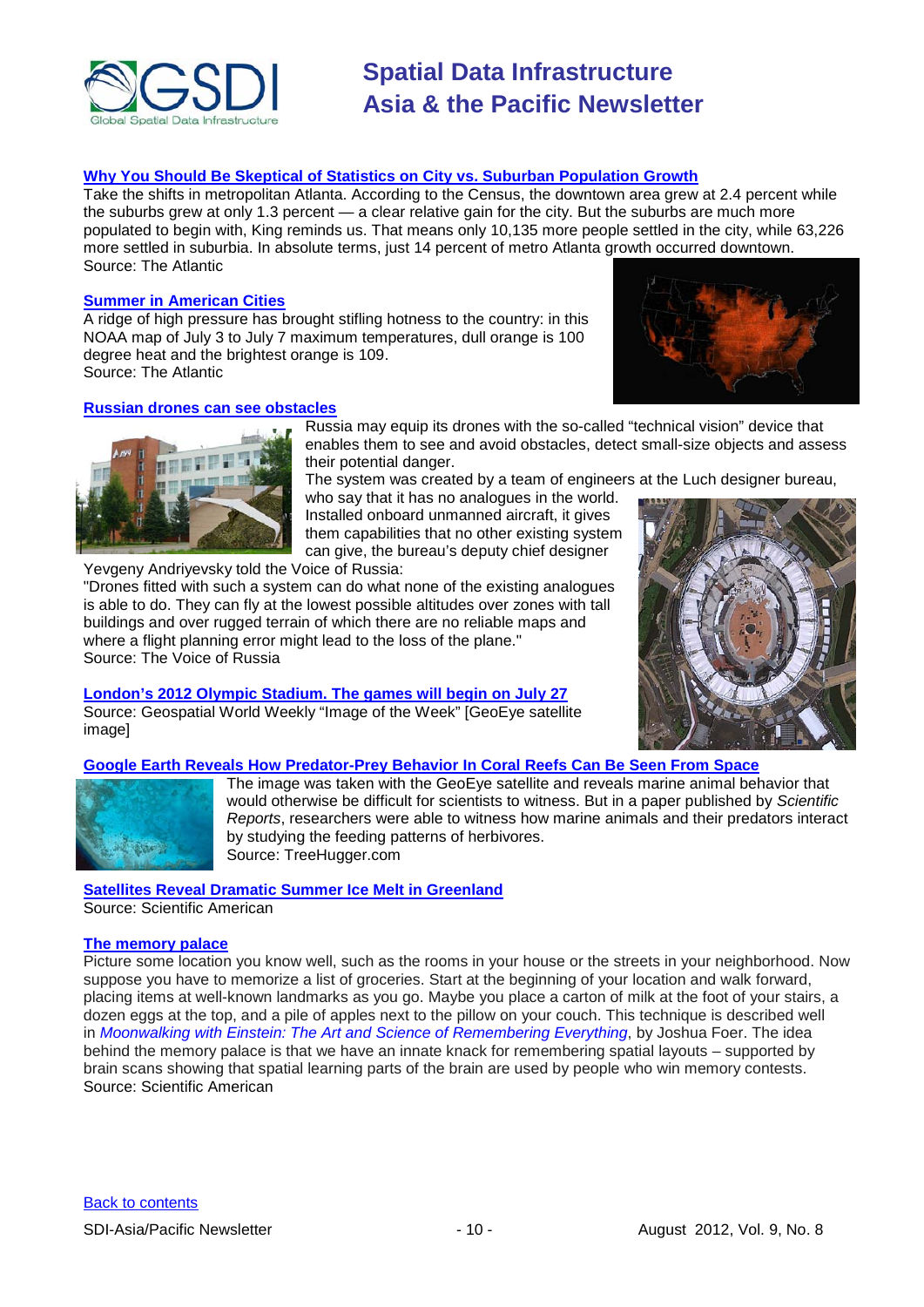

### **Articles**

### <span id="page-10-0"></span>**[GIS—Just a Tool: Common Misconceptions](http://www.amerisurv.com/content/view/10230/153/)** by Stephen C. Blaskey

GIS is a powerful tool that is currently being underutilized by land surveyors. This underutilization is costing the surveying industry time during the business day, which equates to wasted money. I am not here to preach that GIS will save the universe from all which is evil. This approach has been used by the existing proponents of GIS with little effect. In my view, GIS is simply a hammer, and if you need to drive nails a hammer is a great tool, but if you are cutting lumber a hammer is useless. The biggest fallacy of the existing users and proponents of GIS is thinking that the professional surveying industry needs to change the way that they conduct business in order to fit into a GIS world. Surveying has been practiced for thousands of years and changing the way that surveying is conducted all because of the invention of a new hammer is crazy. GIS is simply a tool for the professional surveyor to be more efficient, not a new way of doing business.

Source: The American Surveyor

### **Impact of climate change on rice production in Vietnam**

Agriculture is highly dependent on natural condition (climate, soil, water), specifically in tropical regions, with many of the poorest countries, climate change impacts on agricultural productivity are expected to be particularly harmful and to be difficult in poverty reduction Source: Geospatial World

### **[Is there evil inherent in mapping the world online?](http://www.sensysmag.com/dialog/perspectives/27175-is-there-evil-in-mapping-the-world-online.html)**

Time and again, we've seen the sensitivity of countries to online maps that depict a country's boundaries or claims contrary to their own beliefs. This is an age-old problem dating back to the very first maps, but the global access to a single online map, and the weight that specific online mapping sites carry, lead to a heightened sense of injustice. Just a week ago, Iran said that it would sue Google over dropping the name 'Persian Gulf' in Google Maps. The fact that the name no longer appears in the body of water between Iran and the Arabian Peninsula is an issue to Iran, because that's the name they've used while other Arab states call it the Arabian Gulf. Leaving it blank skirts the conflict, but also serves to illustrate the impossible neutrality of some mapping issues.

Source: Sensors & Systems

### **3D Documentation in the Restoration of Historic Buildings**

*Structural changes to historic buildings depend on the precise recording of existing conditions – an ideal application for modern 3D laser scanners.*

The church of St. Michael the Archangel (1735) stands in the centre of Borgo di Terzo, near Bergamo, Italy. Cracks were clearly visible in the front elevation masonry,

indicating serious building damage. Due to its irregular architecture, the church – like all historic buildings – required a precise analysis of existing conditions as a basis for the renovation work.

Source: The American Surveyor

## **[How the New iPhone Will Expose Cities Lagging on Open Data](http://www.theatlanticcities.com/commute/2012/07/how-new-iphone-will-expose-cities-lagging-open-data/2598/)**

As you probably know by now, Apple is planning to ditch Google Maps when it releases the newest version of the iPhone later this year (a pandemonious event that could come as soon as next month, according to the latest rumors). The company announced back in June plans to produce its own mapping software. This is big news for cartography geeks, but it comes with a catch. Without Google Maps, the new Apple operating system won't include the transit navigation capability that Google has worked with cities to pioneer over the last seven years.

Apple's in-house software, in other words, will be able to tell you how to get from LaGuardia to Yankee Stadium by car, but not by public transit.

Source: The Atlantic "Cities"



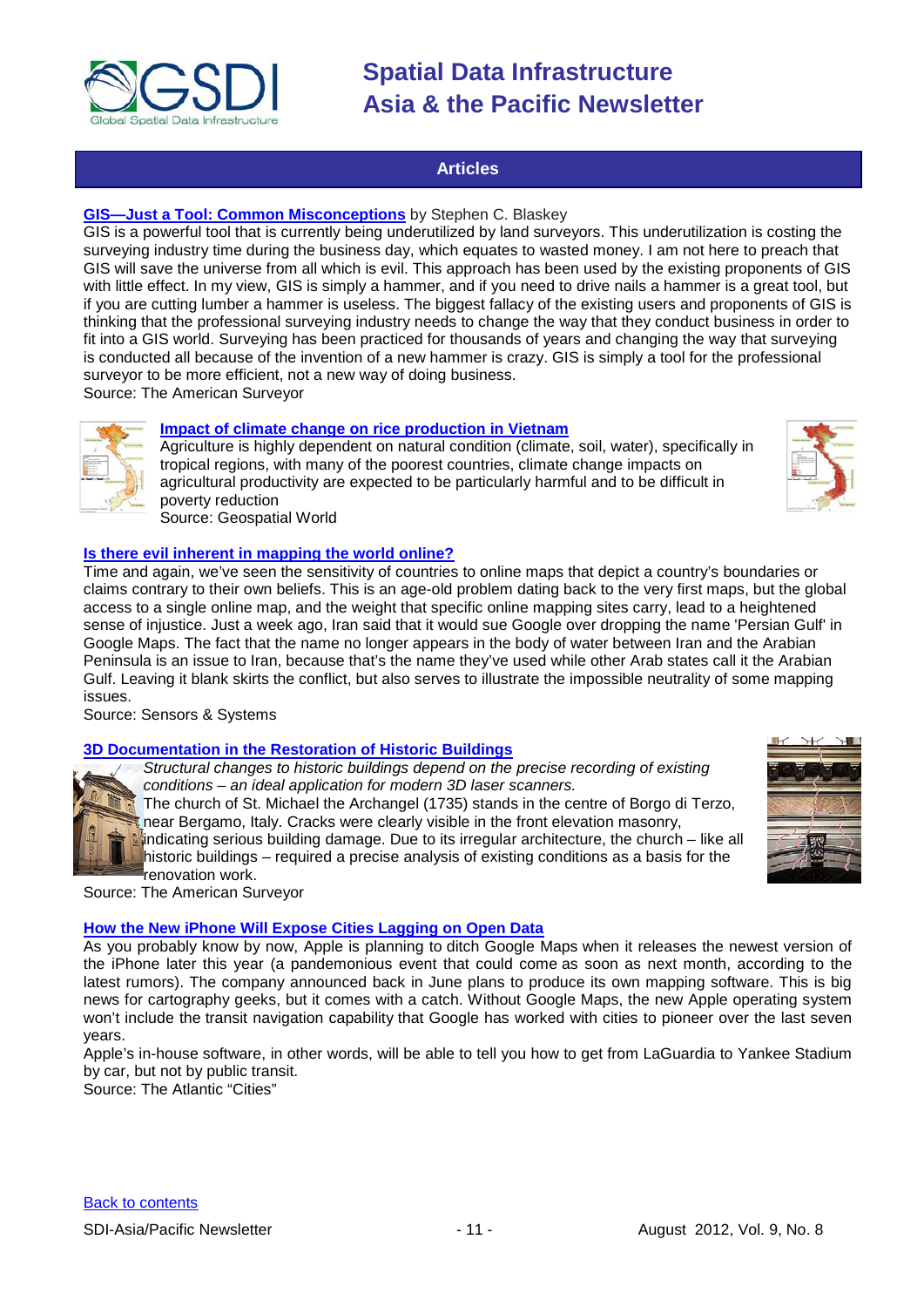

### **Books and Journals (including Videos and Web publications)**

<span id="page-11-0"></span>**CORAPHIC ADJUSTMENT** 

### **[Implications of Geographic Adjustment for Access, Quality, and Efficiency of Care](http://www.nap.edu/openbook.php?record_id=13420&page=1)**

by the Committee on Geographic Adjustment Factors in Medicare payment The Medicare program provides health coverage for more than 47 million Americans, including 39 million people aged 65 and older and 8 million people with disabilities. Although Medicare is a national program, it adjusts fee-for-service payments to Medicare providers for geographic differences in the costs of providing care. Payments in high-cost areas are increased relative to the national average, and payments in low-cost areas are reduced. Medicare spending reached

\$525 billion a year in 2010, so there is considerable interest in ensuring that payments are accurate in different parts of the country.

### **[Want to Understand Climate Change? Try This Simple Book](http://blogs.scientificamerican.com/observations/2012/07/24/want-to-understand-climate-change-try-this-simple-book/)**

### *[Global Weirdness: Severe Storms, Heat Waves, Relentless Drought, Rising Seas and the Weather of the](http://pantheon.knopfdoubleday.com/2012/06/25/global-weirdness-by-climate-central/)  [Future](http://pantheon.knopfdoubleday.com/2012/06/25/global-weirdness-by-climate-central/)* (Pantheon Books; \$22.95).

The 200-page, small format book is a collection of 60 very short chapters—two to three pages each—that explain in straightforward terms a litany of typical questions, statements and misunderstandings about climate change that we hear again and again. The topics are organized into four sections:

- What the science says
- What's actually happening
- What's likely to happen in the future
- Can we avoid the risks of climate change?
- As such, the book is a handy desk-side reference for anyone who occasionally becomes

boggled by these topics, or is in the position of having to teach or explain them to others, whether students, colleagues or the media. Some sample chapters:

- The atmosphere now holds a record amount of CO2—unless you go back half a million years.
- Want an exact number for how warm it will get? Sorry, scientists don't have one.
- Climate change can be bad for your health.
- Droughts will probably come more often.

If we made it easier for plants and animals to relocate, we might prevent some species from going extinct. The book's author is Climate [Central,](http://www.climatecentral.org/) a nonprofit, non-partisan science and journalism organization. It was actually written by freelance science writer Emily Elert and Climate Central's senior science writer, Michael D. Lemonick. The organization's staff scientists reviewed the text, as did some outside scientists.

One aspects of the book is a bit frustrating. It doesn't provide a list of the 60 chapters anywhere, which would be very helpful in dipping back inside later when you're trying to remember where that chapter was about extreme weather. And there's no index, so you won't find topics that way either. Maybe the publishers didn't want the book to be categorized as "reference" (not that there's anything wrong with that!).

Regardless, the book is a breath of fresh air: Just the facts, efficient and easy to understand. It'll be within arm's reach of my own desk.

Source: Scientific American blog (reviewed by Mark Fischetti, senior editor at Scientific American)

### **[Call for Papers: A special issue on geospatial analysis of volunteered geographic information with](http://www.journals.elsevier.com/computers-environment-and-urban-systems/call-for-papers/call-for-papers-a-special-issue-on-geospatial/)  [Computers, Environment and Urban Systems](http://www.journals.elsevier.com/computers-environment-and-urban-systems/call-for-papers/call-for-papers-a-special-issue-on-geospatial/)**

Volunteered geographic information (VGI)

### **Submission**

Original papers with a length of 6000-7000 words are welcome. To submit your paper, please follow the [journal's](http://ees.elsevier.com/ceus/) Guide for Authors. We encourage authors to consider the option of supplementary data including raw data, derived data and source codes; we particularly encourage authors to pack your supplementary data in such a manner that interested readers can easily replicate your results. Authors must select "Special Issue" while they reach the "Article Type" step in the submission process, and identify the "geospatial analysis of VGI" special issue in their cover letter. First-time users must register themselves as Author.

### **Important dates:**

Paper submission due: 30 December 2012 Acceptance notification: 30 May 2013 Publication: 30 August 2013

### **Editors for the special issue:**

### [Back to contents](#page-0-0)

SDI-Asia/Pacific Newsletter  $\sim$  12 - August 2012, Vol. 9, No. 8

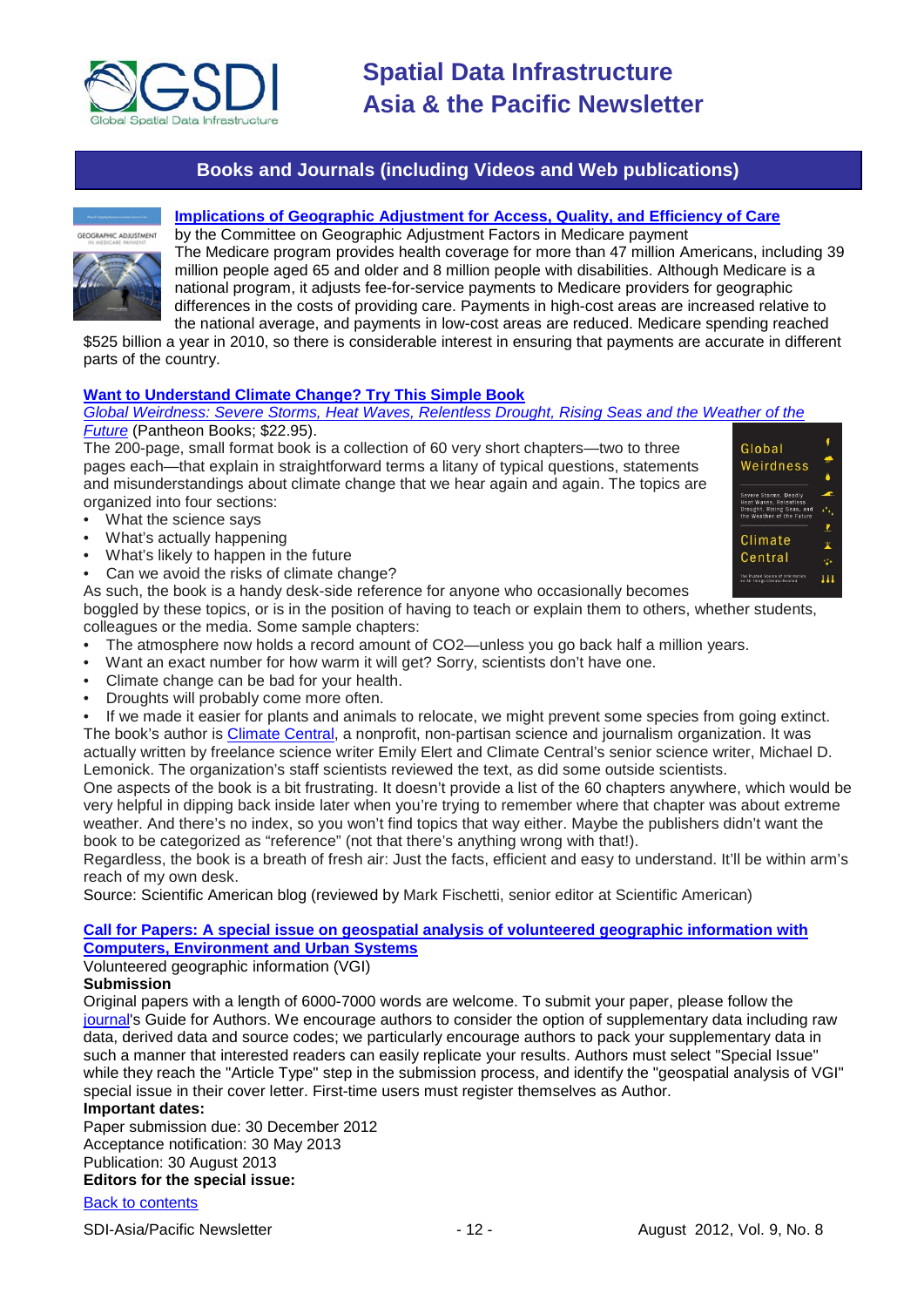

[Bin Jiang,](mailto:bin.jiang@hig.se) Department of Technology and Built Environment, Division of Geomatics, University of Gävle, Sweden

[Jean-Claude Thill,](mailto:Jean-Claude.Thill@uncc.edu) Department of Geography and Earth Sciences, University of North Carolina at Charlotte, USA

### **CALL for PAPERS Special Issue "Spatial Data Infrastructures, Cyberinfrastructure, and e-Science for GIScience"**

A special issue of ISPRS International Journal of Geo-Information (ISSN 2220-9964). [Deadline for manuscript submissions: 30 September 2012](http://www.mdpi.com/journal/ijgi/special_issues/spatial_data/)

Recent developments in geospatial and related technologies are having profound impacts on the field of geographic information science. This special issue takes stock of these impacts through contributions from leading GIScientists working at this scientific-technological interface. An overriding goal of this special issue will be to bring much needed clarity to the broadly defined and rapidly evolving areas of SDI, cyberinfrastructure, and e-Science to provide focus and guidance to GIScientists who want to make use of stirring new developments in Information and Communication Technology such as high speed networks, high performance computing, and distributed collaborative environments.



### **[Infrastructure 100: World Cities Edition](http://www.kpmg.com/Global/en/WhatWeDo/Special-Interests/infra100-world-cities/Pages/infrastructure-world-cities.aspx)**

KPMG's Global Infrastructure Practice is pleased to present the much-anticipated second edition of the Infrastructure 100. Released at the recent World Cities Summit in Singapore, the Infrastructure 100: World Cities Edition provides insight into the infrastructure projects that make great cities, with a particular focus on the innovations that make them 'Cities of the Future' – places

where people want to live and do business. Includes [link to download PDF](http://www.kpmg.com/Global/en/WhatWeDo/Special-Interests/infra100-world-cities/Documents/Infrastructure-100-world-cities-2012.pdf) version of Report.

### **[FIG Publication No. 58: Spatially Enabled Society](http://www.fig.net/pub/figpub/pub58/figpub58.pdf)**

Joint publication of FIG-Task Force on Spatially Enabled Society in cooperation with GSDI Association and with the support of Working Group 3 of the PCGIAP.



### **Book on CD - [From Plane Table Topography to Photogrammetry by Abraham Anson](https://www.theamericansurveyor.com/storefront/view_item.php?&x_item_id=111)**



**I've had many** many people ask me over the years how the USGS made its early-day maps. This month's lead cover feature is a pleasant blast from the past, plane tables and alidades. Few today would dispute the fact that total stations and data collectors are a requirement for topo surveys, but there was something nice about the sense of accomplishment gained from the plane table operator bringing back a map when he returned to the office.

**Much respect** is due to those "artists" who could see and understand what they were mapping, and they didn't encounter any hiccups with the TIN software. The present-day software is great, but the early versions occasionally allowed contours to cross. Added to this is the fact that the USGS made extensive use of this type of gear first for creating maps, and later for checking aerially-derived maps. The late ASPRS historian and former USGS plane table man, Abe Anson, wrote a eBook about all this that's available for \$15 [here.](https://www.theamericansurveyor.com/storefront/view_item.php?&x_item_id=111) Marc Cheves, PS, Editor, *The American Surveyor*

### **[Assessing the development of Ethiopian national SDI](http://edepot.wur.nl/203038)** by Dessalegn Obsi Gemeda

A thesis submitted in partial fulfilment of the degree of Master of Science at Wageningen University and Research Centre, The Netherlands

### **Abstract:**

Spatial Data Infrastructure plays significant role for the development of a nation. It contributes to sustainable development of a country through facilitating spatial data sharing and utilization among all levels of stakeholders. Thus, conducting SDI assessment is essential to guide its development, to monitor and improve its quality and to provide evidence of accountability for all stakeholders. Knowledge of the development status of SDI of a country is crucial to increase the accountability and development of spatial data information. In Ethiopia, there are many governmental organizations that produce spatial data to fulfill the need of geoinformation in various sectors. However, the overall development status of the SDI in Ethiopia is not well known. The objective of this study is to assess the development and milestones of Ethiopian National Spatial Data Infrastructure (ENSDI).

The assessment of the status of ENSDI is done by using the four multi-view assessment framework approaches; SDI-readiness, Modified state of play, Clearinghouse suitability index and Organizational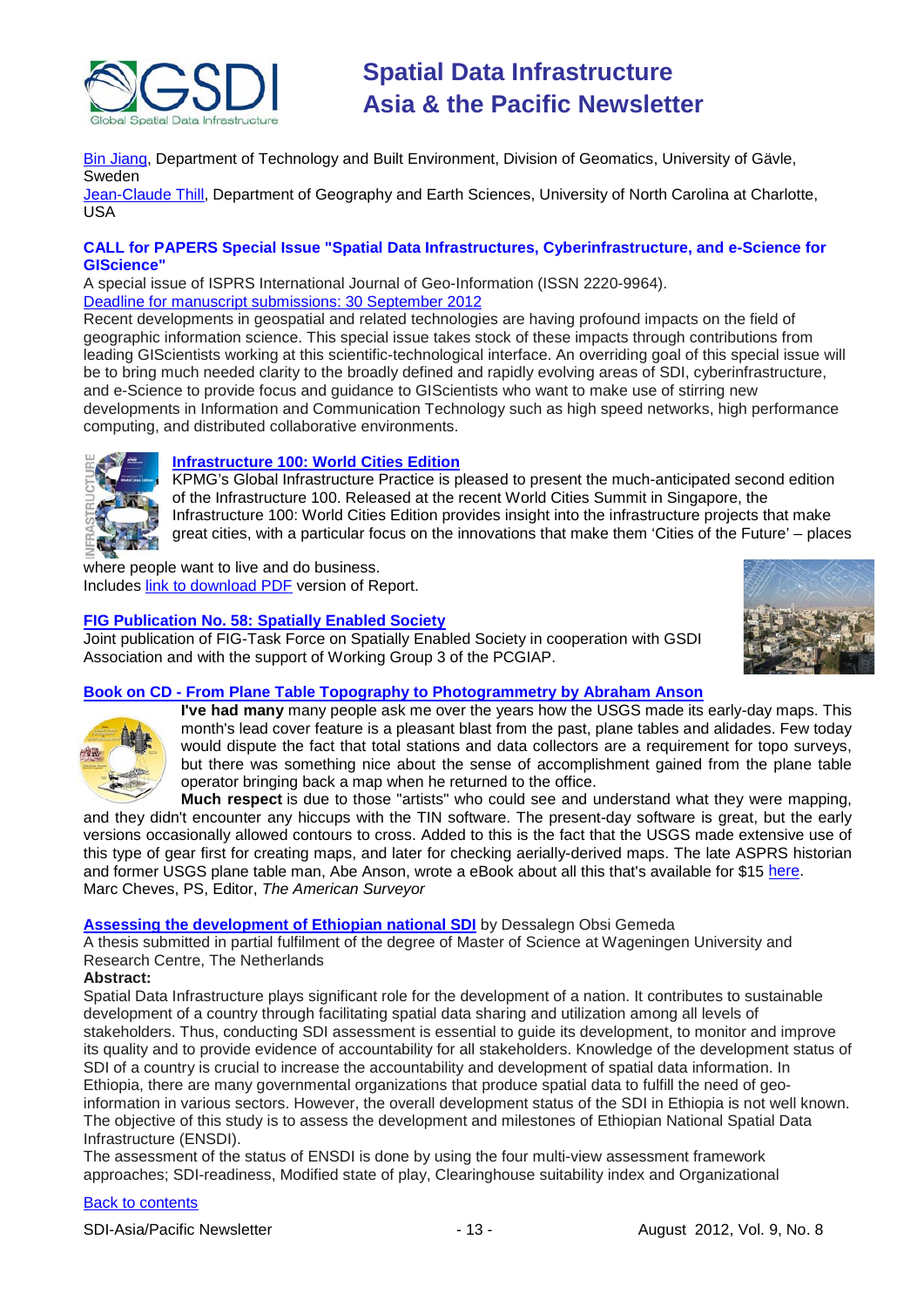

approaches. The assessment of the milestones in the development of ENSDI is done using document analysis and interview with key stakeholders. Both assessment of status and milestones of the development of ENSDI involve questionnaire survey, interview and document analysis as data collection tool. Data analysis was done on the four assessment approach.

The result of multi-view assessment shows that, shortage of digital data, lack of open-source data, lack of SDI awareness, and unavailability of environmental dataset policy are the major weak aspects of the ENSDI. Moreover, the technology components and data quality standards of the NSDI are very low. This is mainly due to lack of awareness among stakeholders on ESDI, low technological development, human capital, SDI culture, shortage of digital data and poor coordination of various institution in data production and exchange. On the other hand, clear mission and vision, collaboration with International donors are strong aspects of the NSDI. The major milestones that initiated NSDI development in Ethiopia are the establishment of GIS education, ENRAMED database, National Clearinghouse, GIS Society of Ethiopia and Ethiopian Geospatial Metadata Clearinghouse Node.

The research identifies awareness creation for SDI, increasing ICT technology in the country, developing SDI curriculum in higher education, creation of open source data, converting analogue data to digital data, increasing cooperation of various institution in data sharing and provision, and developing data quality control procedures as the major areas of interest for NSDI secretariat to do.

**Keywords:** SDI, NSDI, ENSDI, development, assessment, milestones, multi-view assessment framework.

### **[Borderlines blog from the New York Times](http://opinionator.blogs.nytimes.com/category/borderlines/)**

Countries are defined by the lines that divide them. But how are those lines decided — and why are some of them so strange? Borderlines explores the stories behind the global map, one line at a time.

by Frank Jacobs

Frank Jacobs is a London-based author and blogger. He writes about cartography, but only the interesting bits. His other blog is [Strange Maps](http://bigthink.com/blogs/strange-maps)

### **[Thematic Mapping blog](http://blog.thematicmapping.org/)**

Terrain mapping with Mapnik

Blog of **[Ragnvald Larsen, geographer](http://www.mindland.com/wp/)**

Geographer working with maps at the Norwegian Directorate for Nature Management. Part of his job is to contribute to development aid projects.

**International Society for Digital Earth - May, 2012 [Newsletter](http://www.digitalearth-isde.org/news/isde-newsletter(20120508).html)** 

**[Thoughts on the Geospatial industry, Open Standards and Open Source](http://cameronshorter.blogspot.com/2011/06/memoirs-of-cat-herder-coordinating.html)** Cameron Shorter's blog

**New Zealand - SDI Cookbook Chapter 6 – [Government and Industry, moving forward.](http://www.geospatial.govt.nz/sdi-cookbook-chapter-6-government-and-industry-moving-forward)**

**Carnival Of The Geospatialists #3 - [Musings and Down-Right Cool Things Shared by the Geo Faithful](http://www.gisuser.com/content/view/25690/28/)**

**Open Planet 5, the magazine published for the International gvSIG Conference is now available in [electronic format](http://jornadas.gvsig.org/descargas/magazine)**

### **[SDI Magazine](http://www.sdimag.com/)**

**[Mother Pelican: A Journal of Sustainable Human Development](http://www.pelicanweb.org/solisustv08n01page1.html)** The January 2012 issue has been posted:

**[LiDAR News, Vol 2, No 15](http://www.lidarnews.com/newsletter/Vol2No15.htm)** (July 2012)

**[Think Quarterly](http://thinkquarterly.co.uk/#aboutthebook)** – Google's new on-line magazine

**[Coordinates](http://mycoordinates.org/pdf/jun12.pdf)** monthly magazine - **PDF** (June 2012)

**[SERVIR-Africa community news](http://www.servirglobal.net/africa/en/News/CommunityNews.aspx)**

**GISuser - [GIS and Geospatial Technology News](http://www.gisuser.com/)**

### [Back to contents](#page-0-0)

SDI-Asia/Pacific Newsletter  $-14 -$  - 14 - August 2012, Vol. 9, No. 8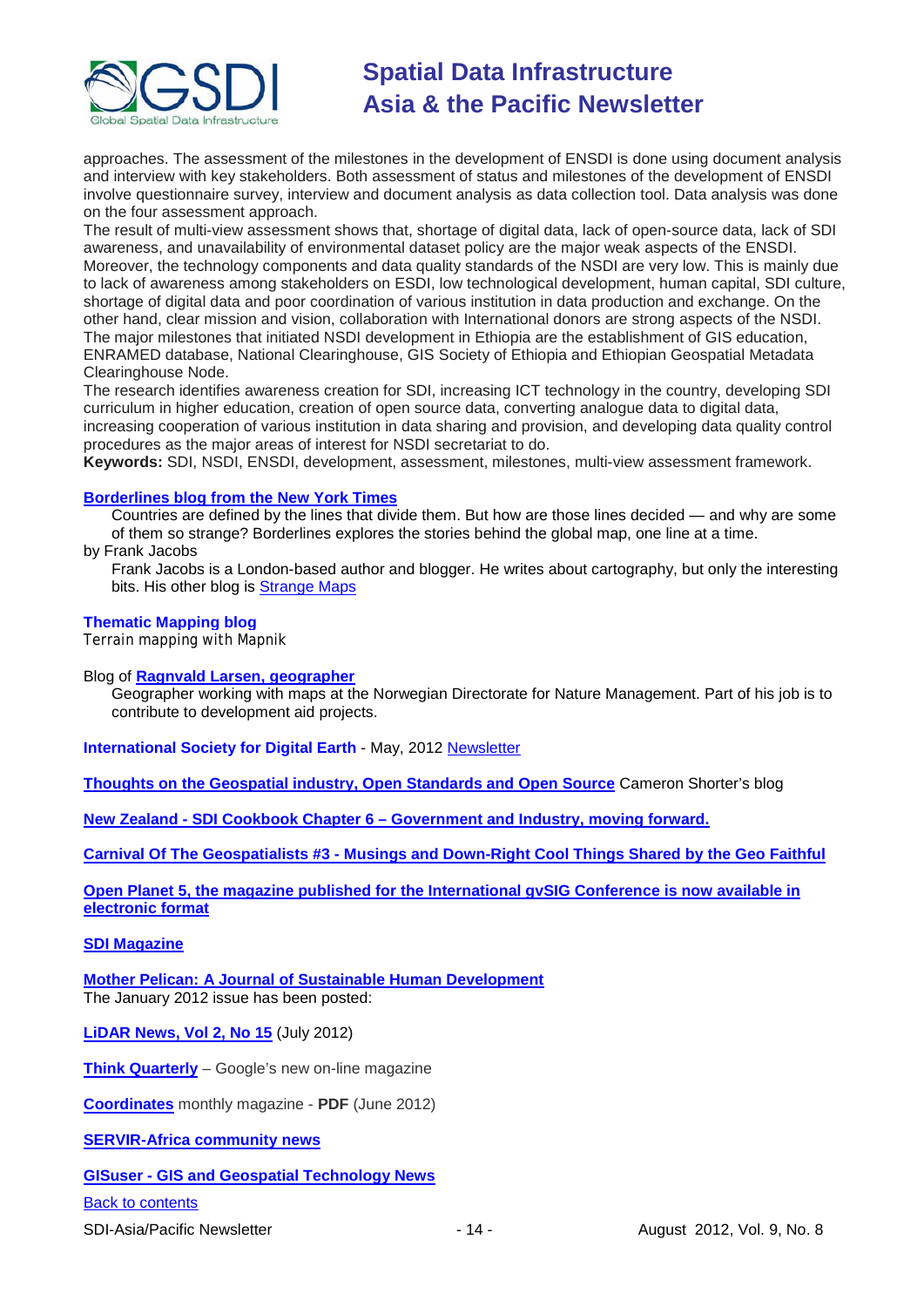

### **[National Geographic](http://www.nationalgeographic.com/) website**

**[The Atlantic Cities website](http://www.theatlanticcities.com/)** including [Maps](http://www.theatlanticcities.com/posts/map/)

**[Professional Surveyor](http://www.profsurv.com/)** magazine

**[The American Surveyor](http://www.amerisurv.com/newsletter/11JUL2012.htm)** newsletter (July 11)

<span id="page-14-0"></span>[Back to contents](#page-0-0)

# **Just for Fun!**



### **[Amid GPS boom, Paper maps & nostalgia finds a place](http://www.seattlepi.com/news/article/Paper-maps-Amid-GPS-boom-nostalgia-finds-a-place-3680443.php)**

Paper maps offer an experience that dead batteries and unreliable service connections cannot. Simpler times are something everyone yearns for. And maybe looking at a map takes you back. The technology is neat, but on a personal level, there's a sense of nostalgia when you look at the paper map. A lot of people are yearning for simpler times.

Source: SeattlePi

### **[Why Americans and Europeans Give Directions Differently](http://www.theatlanticcities.com/commute/2012/07/why-americans-and-europeans-give-directions-differently/2494/)**

One of the charms of Europe is the irregular geography of its city streets. Meanwhile across the Atlantic many major American cities follow a fairly rigid (albeit intuitive) grid system. The local differences echo the broader approaches to land division there and here. While many boundaries in the Old World conform to the curves of nature, places in the United States generally follow a rectangular system imposed, in large part, by the Public Land Survey.

It stands to reason that these different environments would leave distinct impressions on their respective residents. If the place you live in looks like a map, logic suggests you'll start to discuss it like one. Likewise, if the place you live in has a unique layout, you'll need more precise identifiers to describe it.

That's the idea at the heart of a study set to appear in an upcoming issue of the *[Journal of Environmental](http://www.sciencedirect.com/science/article/pii/S0272494412000394)  [Psychology](http://www.sciencedirect.com/science/article/pii/S0272494412000394)*.

Source: The Atlantic "Cities"

**[Why Washington DC is more "friendly" to non-owners of cars](http://www.theatlanticcities.com/commute/2012/07/end-taxis/2353/)**



In the past decade, the District of Columbia has become an uncommonly great place to live without owning a car.

It was pretty decent before then, to be fair. Between the Metrorail and public bus systems, the city's relatively compact geography, and an unusually high ratio of taxicabs per person (an estimated 12 per 1,000 residents, compared to Chicago's 2.6 or New York's 1.6 per 1,000 residents), car-less D.C. residents have been able to get by fairly well for some time.

Car-sharing giant Zipcar came to town in the early part of the last decade, and living here without a car got even better. The innovative Circulator bus system launched in 2005. Then came roughly 50 miles of new bike lanes and

hundreds of bike racks installed all over the city. The very first bike-sharing system in the U.S. launched in D.C. in 2008, which later expanded to become the largest and most successful such program in the country. The last year alone has seen the app-based Towncar-on-demand service Uber and the park-at-your-destination carsharing start-up Car2Go expand into Washington, too.

The proliferation of transportation alternatives in D.C. has been fantastic for residents who don't necessarily want to rely on a personal vehicle and enjoy having so many choices.

Source: The Atlantic "Cities"

BUT SEE James Fallows's take < [www.theatlantic.com/technology/archive/2012/07/uber-vs-washington-dc-this](http://www.theatlantic.com/technology/archive/2012/07/uber-vs-washington-dc-this-is-insane/259614/)[is-insane/259614/](http://www.theatlantic.com/technology/archive/2012/07/uber-vs-washington-dc-this-is-insane/259614/) > on the city's taxicab industry's attempt to stymie the app-based Towncar-on-demand service Uber and his update < [http://www.theatlantic.com/technology/archive/2012/07/bonanza-of-extra](http://www.theatlantic.com/technology/archive/2012/07/bonanza-of-extra-reading-on-the-uber-in-dc-saga/259671/)[reading-on-the-uber-in-dc-saga/259671/](http://www.theatlantic.com/technology/archive/2012/07/bonanza-of-extra-reading-on-the-uber-in-dc-saga/259671/) >. For an an earlier item explaining why the city's taxicabs are failing to

### [Back to contents](#page-0-0)

SDI-Asia/Pacific Newsletter 1992 - 15 - 15 - 15 - August 2012, Vol. 9, No. 8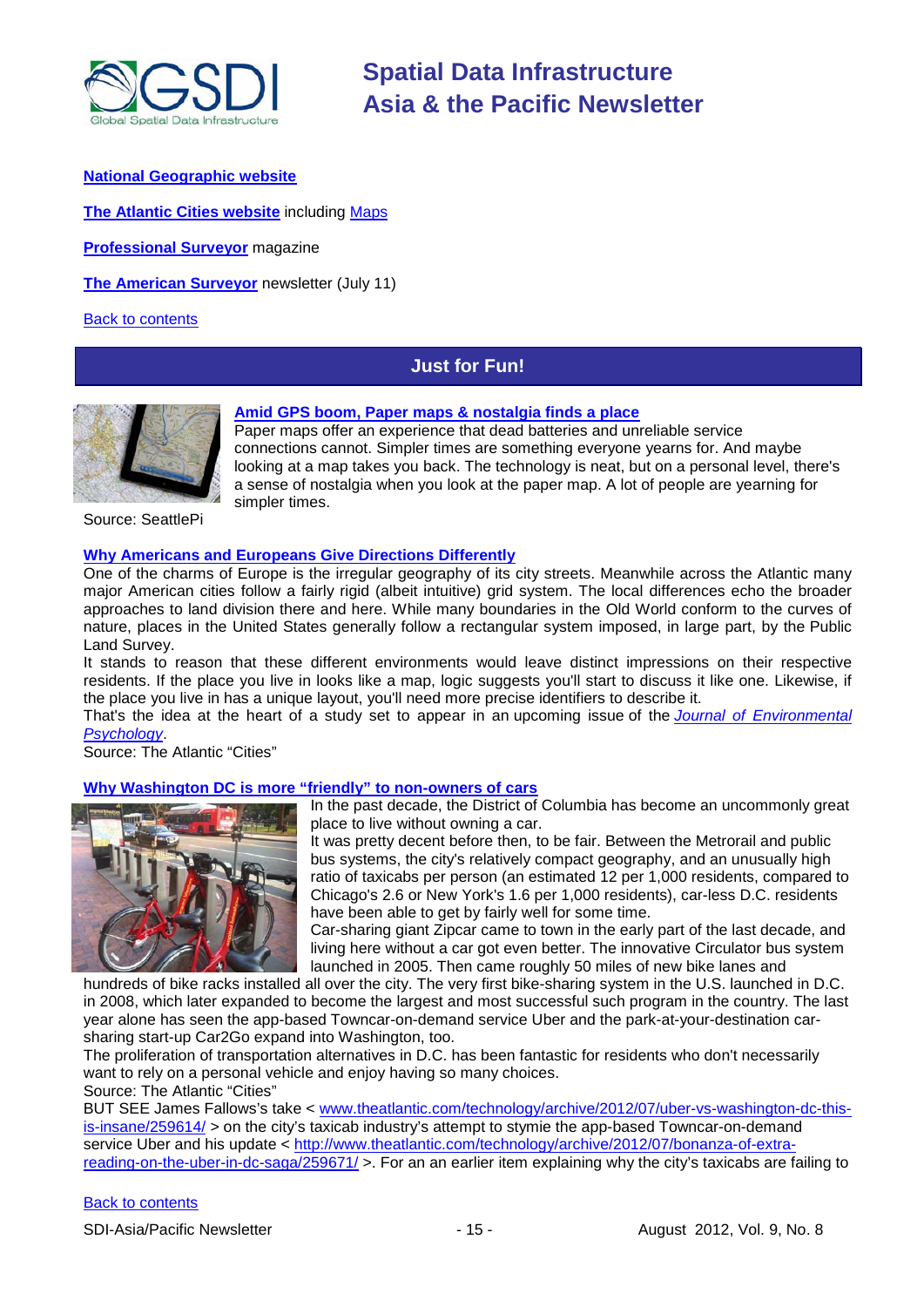

service the city <<http://www.theatlantic.com/magazine/archive/2012/05/why-you-can-8217-t-get-a-taxi/8942/> > (all from the Atlantic).

### **[New shape for Queensland](http://blogs.abc.net.au/queensland/2012/06/new-shape-for-queensland.html)**

Queensland celebrated 150 years since its border was changed. During the 1850s Queensland's Western Border was a straight line. On the 21st of June 1862 much of North West Queensland became part of the state, in a decision made by surveyor-general AC Gregory. Source: ABC Radio audio file

### **[The Phantom Island of Brazil](http://bigthink.com/strange-maps/572-the-phantom-island-of-brazil)**

Brazil, also known by the name Hy-Brasil, was a small, mist-shrouded island in the North Atlantic, not too far off Ireland's west coast.

Only, Hy-Brasil never existed. Shown here on a Mercator map dating from 1623, it was one of many phantom islands that haunted marine cartography, sometimes for centuries, before more accurate observational techniques (and ultimately satellite photography) eliminated them all.

Source: Frank Jacobs's *Strange Maps* blog

### **Neither the Maya Calendar--nor the World--Ends on December 21, 2012**

This year's doomsday angst owes much to public ignorance about pre-Columbian civilizations.

If you have not been paying attention to doomsayers or John Cusack movies, December 21, 2012, is the day that many say the Maya predicted the world would end. [Internet](http://www.scientificamerican.com/topic.cfm?id=internet) stories regularly detail the Maya calendars although displaying the Aztec Stone of the Sun (including one, we regret, that was published on *Scientific American Online*). Looking at the reality of ancient Mesoamerica, it quickly becomes clear that much of the uproar rose out of

a confusion of two distinct cultures that lived 500 years apart.

Source: Scientific American

### **'America's birth certificate' found**

Researchers in Germany have unveiled a newly discovered copy of a map known as 'America's birth certificate'. The 500-year-old map by famous cartographer Martin Waldseemuller is the first to name the New World as America. The 38 centimetre by 27.5-centimetre sheet is one of only five known copies of the map by Waldseemueller.

The new map is smaller than the version which is held in Washington DC, US, and dates from 1507 and is divided into 12 segments which taper to a point at each end, which when folded together form a small globe.

Waldseemueller believed that Italian explorer Amerigo Vespucci, rather than Christopher Columbus, was the first European to discover America and named the continent after him. Source: [Science Daily](http://www.sciencedaily.com/releases/2012/07/120703120543.htm) and Geospatial World "Image of the Week"

### **3-D Visualisation -** Turning Dublin [Into One Big Gymnasium](http://www.theatlanticcities.com/arts-and-lifestyle/2012/07/turning-dublin-one-big-gymnasium/2611/)

If M.C. Escher designed a gym, it might look a little something like this. Track-and-field lanes that run up 90-degree walls, a soccer field climbing a staircase, a "hopscotch without hope" that tries to get players entangled in a metal gate – all these surreal exercise markings were on display recently in Dublin, no doubt leading to at least a couple instances of late-night buffoonery that ended up with people smashing into a wall.

**Is this "3D Platform" where you're supposed to stand after winning Bronze for surviving this series of traps?** Source: The Atlantic "Cities"



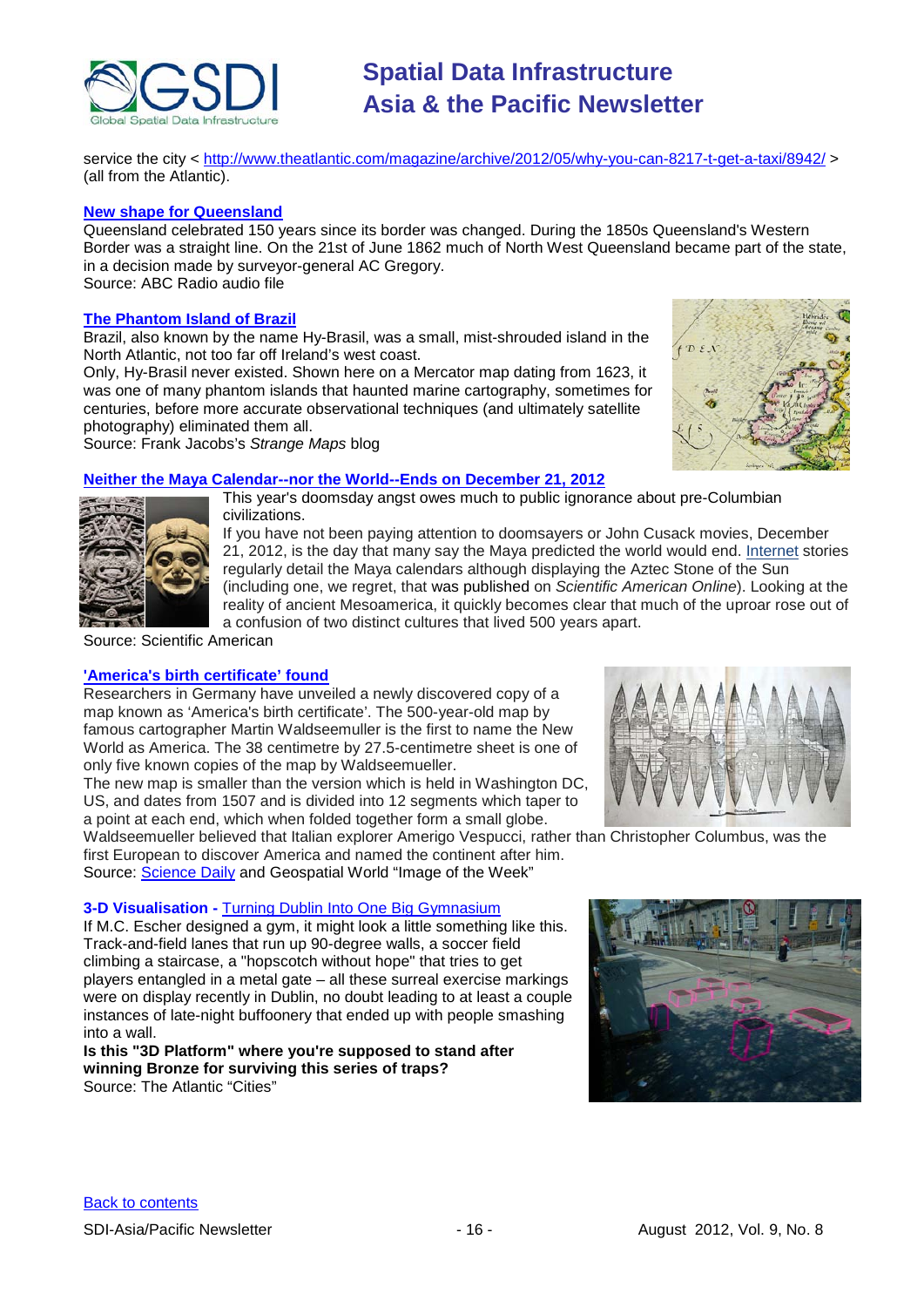

### **[An Atlas for the Blind](http://bigthink.com/strange-maps/574-lines-in-the-darkness-an-atlas-for-the-blind)**



# **Spatial Data Infrastructure Asia & the Pacific Newsletter**

One such innovative detour has been the invention of Braille, a raised type enabling those without sight to identify letters on the page, and enjoy reading just like everyone else. Somehow, it never struck me that this translation of the inked word to a tactile script would also be possible for that other information medium of the printed page - maps. In fact, as these images prove, maps composed of raised lines and dots were in use almost as early as the invention of Braille itself. The link between blindness and cartography makes more sense than one might think: spatial awareness - knowing where things are without necessarily seeing them - is a trait overdeveloped in blind people, making them especially sensitive to the geo-distributive aspect of maps.

Source: Frank Jacobs's *Strange Maps* blog

### **[The Fun Is Real But the Beach Is Not](http://www.theatlanticcities.com/arts-and-lifestyle/2012/07/fun-real-beach-not/2639/)**

Urban beaches offer the pleasures of the seaside without the cost of getting there.

What makes a beach a beach? In some cases, throwing a little sand on the sidewalk does the trick. In the last couple decades, cities around the world have been creating "urban beaches," temporary or permanent parks that offer the pleasures of the seaside without the cost of getting there. Generally, they feature sand, reclining chairs, and a more casual dress code than your average park. Some have sand-castle contests, dance lessons, cocktails, volleyball, concerts and more. Check out these seven urban beaches from around the world.



Source: The Atlantic "Cities"

### <span id="page-16-0"></span>[Back to contents](#page-0-0)

# **Training Opportunities**

### **["Metadata and Spatial Data Infrastructures" Full Day Workshop](http://www.sssi.org.au/Events/Metadata-and-Spatial-Data-Infrastructure/eid/462.html) - Canberra, ACT**

### Workshop goals:

• Discuss management of SDI and demonstrate use of metadata in the data catalogues that support spatial data infrastructures

- Presentations on the use and application of metadata in small and large organisations
- Review metadata standards

• Demonstration by vendors of SDI and Metadata software, and how they meet ISO / ANZLIC standards and integrate with state and national spatial data catalogues

### **Date: Thursday, 16 August 2012**

**Time:** 9.00am to 4:45pm

**Venue:** Canberra Institute of Technology (CIT)

**Cost:** SSSI Member / Alliance Rate: \$A50.00, Non-member: \$A80.00 **Registration:** <http://www.sssi.org.au/Events/Metadata-and-Spatial-Data-Infrastructure/eid/462.html> Surveying & Spatial Sciences Insitute (SSSI) NSW & ACT Chapters

# **[3D Laser Mapping Launches Australian Training Programm](http://www.3dlasermapping.com/)** 22-24<sup>th</sup> August 2012

Mantra on Little Bourke Conference Centre, Melbourne, Australia

Announcing the Terrasolid User Conference for new and existing users of Terrasolid Software. Attendees are required to provide their own laptop preferably with 4GB RAM and Windows 64 bit version and 20GB of available hard drive space. It is recommended that MicroStation V8, V8i, V8i SS3 or Bentley Map PowerView is installed and licensed, although installations and licenses for MicroStation V8i and Map PowerView will be available where needed. Installations and licenses of the latest Terrasolid software will be issued to all attendees.

The training fee is \$175 AUD/day/attendee or \$450 AUD/3 days/attendee.

A discount of 10% will be applied for 3 or more attendees from the same company.

The above costs include lunch on each day and the social event on Day 2.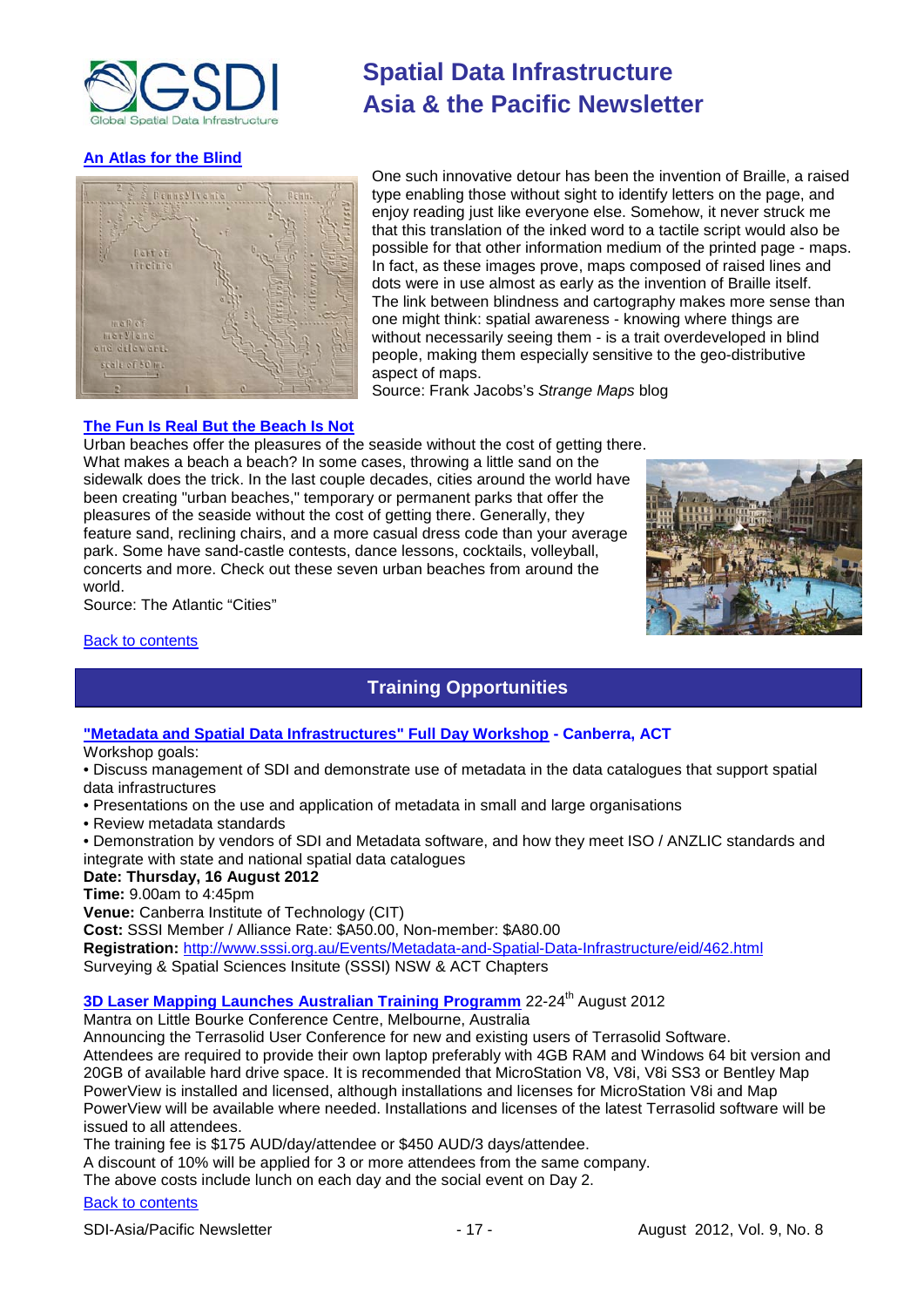

Accomodation must be arranged by each attendee.

If you would like to attend the event, please complete the booking form below and send it back to us via email at [info@3dlasermapping.com](mailto:info@3dlasermapping.com)

This e-mail address is being protected from spambots. You need JavaScript enabled to view it. If you have any questions, please contact Iain Bramwell, General Manager 3D Laser Mapping in Perth on +61 (08) 9261 7703.

### **[GIS Class at Kruger National Park](http://www.junipergis.com/training/destinations/south-africa-gis-training/)**

Juniper GIS is offering a five and a-half day conservation oriented GIS class at the South Africa Wildlife College, near Kruger National Park, **October 28 - November 3, 2012**. The cost is \$575 USD, including lodging and all meals if you sign up before September 1. This class is confirmed, but there are still a few seats available.

**[Indepth Research Services \(IRES\) e August -](http://indepthresearch.us1.list-manage.com/track/click?u=079fb9f777e8d11db604a5219&id=350a4ca385&e=7cbe1e64f1) September 2012 Training workshops** to be conducted in Nairobi, Kenya.

The training courses are mapped against current industry Standards, and are constantly updated and reviewed to reflect the latest industry developments and techniques.

- Use of GIS and Remote Sensing in Food Security Analysis (30th July 3rd August 2012)
- Data Management, Analysis, and Graphics using STATA(21st 24th August 2012)
- Information Systems and Social Media for Disaster and Humanitarian Relief (27th 31st August 2012)
- Use of GIS and Remote Sensing in Disaster Risk Management (10th 14th September 2012)
- Data Management and Analysis for Monitoring and Evaluation (M & E) in Development Programmes (17th - 21st September 2012)
- Use of GIS and Remote Sensing in Climate Change Analysis and Adaption (24th 28th September 2012)
- Processing & Analysis of Data for Surveys/Assessments (Methodology and Software) (1st 5th October 2012)

To participate in any of these workshops, [register online.](http://indepthresearch.us1.list-manage.com/track/click?u=079fb9f777e8d11db604a5219&id=fa3571201a&e=7cbe1e64f1)

### **[Course Spotlight: Master of Spatial Information Science](http://themelbourneengineer.eng.unimelb.edu.au/2012/02/course-spotlight-master-of-spatial-information-science/)**

The University of Melbourne [Course Spotlight: Master of Spatial Information Science](http://themelbourneengineer.eng.unimelb.edu.au/2012/02/course-spotlight-master-of-spatial-information-science/)

Spatial information is an essential and indispensable part of any economy's infrastructure. It is needed in all walks of life and on many scales, with applications in land tenure systems, environmental modelling, food production, disaster management, climate change modelling, engineering, architecture and urban planning. Current industry shortfalls in spatial information practitioners combined with a growing demand in Australia and internationally, ensure graduates a range of well-paid job opportunities.

Find out more about the [Master of Spatial Information Science,](http://www.msi.unimelb.edu.au/study/graduate/master-of-spatial-information-science/) as well as our [scholarship opportunities.](http://www.eng.unimelb.edu.au/study/graduate/scholarships.html)

### **[Learn to Use HTML5 with Esri ArcGIS](http://www.gisuser.com/content/view/25915/2/)**

Get a brief introduction to HTML5 and learn how to use HTML5 technologies with the ArcGIS API for JavaScript and ArcGIS Online.

Source: GIS User and [ESRI](http://training.esri.com/Gateway/index.cfm?fa=seminars.gateway)

### **[Large-Scale 3D Laser Scanning: The Complete Process](http://www.faro.com/site/resources/details/1373?CampaignId=70170000000bbwr)**

Don't worry if you missed the live webinar, "Large-Scale 3D Laser Scanning: The Complete Process". It's now available online for you to watch any time!

### **e-Learning for the [Open Geospatial Community](http://elogeo.nottingham.ac.uk/xmlui)**

We are pleased to inform that the course repository for the ELOGeo (An e-Learning Framework for Using Geospatial Open Data, Open Source and Open Standards) project is ready.

ELOGeo is a JISC-funded project based at the Centre for Geospatial Science, the University of Nottingham in partnership with the Mimas Centre of Excellence at the University of Manchester. ELOGeo main collaborators are Open Source Geospatial Foundation, Open Geospatial Consortium (OGC), Ordnance Survey, Open Nottingham, International Cartographic Association (ICA) and gvSIG Association. [More details of ELOGeo.](http://elogeo.nottingham.ac.uk/index.html)

### **gvSIG Training platform opens with a first course for gvSIG users**

The gvSIG Association tries to increase its learning offer through online courses, publishing a new learning platform: gvSIG Training. In parallel, the gvSIG Association launches its official certification program.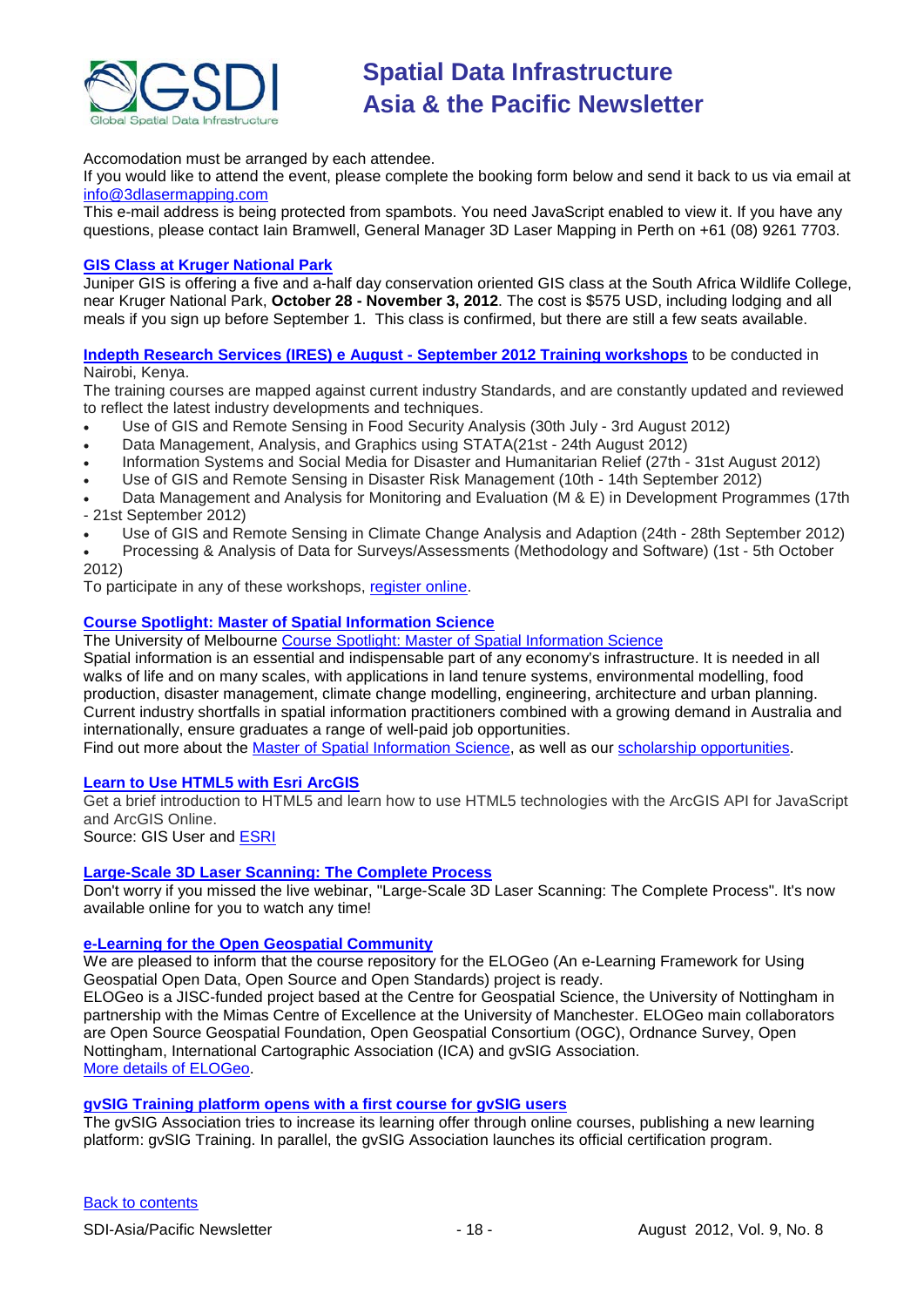

It's a step forward in the training processes in free geomatic, creating an online training centre, that contributes to the spreading as well as to the sustainability of the gvSIG project. Training without geographic barriers, and with the best professionals.

In this platform, you will find courses in several languages to learn to use the different applications of the gvSIG project, in a user level as well as in a developer one. The courses list will be extended gradually with different gvSIG and free geomatic specialization courses (databases, map servers...), with the objective of covering the different needs of the Community.

The courses offered by gvSIG Training are part of the training routes that are required to obtain the gvSIG official certification.

For further information:

- gvSIG Training: [<http://gvsig-training.com/>](http://gvsig-training.com/)

- gvSIG Certifications: [<http://www.gvsig.com/services/certification>](http://www.gvsig.com/services/certification)

### **GIS Courses by Distance Education NSW Riverina Tafe**

The courses listed below are all full Geographic Information Systems courses which can be studied over a number of semesters by distance study pathways.

[Certificate III in Spatial Information Services \(GIS\)](http://www.rit.tafensw.edu.au/nec/nrme/giscourses#Cert III in Spatial Information Services (CPP30109))

[Certificate IV in Spatial Information Services \(GIS\)](http://www.rit.tafensw.edu.au/nec/nrme/giscourses#Cert IV in Spatial Information Services (CPP40209))

[Diploma of Spatial Information Services \(GIS\)](http://www.rit.tafensw.edu.au/nec/nrme/giscourses#Diploma of Spatial Information Services (CPP50207))

Source: **NSW River** 

### **[Participatory Spatial Information Management and Communication Training Kit now available on-line](http://www.cta.int/en/About-us/CTA-news/Participatory-Spatial-Information-Management-and-Communication-Training-Kit-now-available-on-line)**

Co-published by CTA and IFAD in English and Spanish, the Training Kit is a unique product that can be tailored to meet user needs, ensuring that employees get the best training available on Participatory Spatial Information Management and Communication.

The [online version](http://pgis-tk.cta.int/) was launched at the beginning of March 2011. The DVD version was launched in December 2010. The Training Kit contains 15 Modules, each presented through a series of Units. Modules cover the entire spectrum of good developmental practice – from mobilising communities to developing a communication strategy based on the outcome of participatory mapping activities. The Modules touch on topics such as the fundamentals of training, ethics and community groundwork and processes as well as the more technical low-, mid- and high-tech participatory mapping methods.

Users decide what they want to cover and when. The product has been developed using the Multimedia Training Kit (MMTK) approach – which allows you to pick and choose those Modules, Units and components that best suit your particular requirements and develop a curriculum to suit your specific needs. **Publishers:** Technical Centre for Agricultural and Rural Co-operation ACP-EU (CTA), Wageningen, The Netherlands and International Fund for Agricultural Development (IFAD), Rome, Italy

Source: [The Centre for Agricultural and Rural Cooperation](http://www.cta.int/en/About-us/Who-we-are)

<span id="page-18-0"></span>**[Back to contents](#page-0-0)** 

## **Funding Opportunities, Awards, Grants**

### **[APN 2012 Calls for Proposals](http://www.apn-gcr.org/2012/06/07/apns-2012-calls-for-proposals/)**

The Asia-Pacific Network for Global Change (APN) has announced a call for proposals for funding from April 2013. The proposals can be submitted under two separate programmes:

1) regional global change research (ARCP Programme); and

2) scientific capacity development (CAPaBLE Programme).

Deadline for Advisory Service (Voluntary). Submission of Letter of Intent: Sunday 1 July 2012, midnight (24:00) – Japanese Standard Time

Deadline for Stage 1. Submission of Summary Proposal (Compulsory, template for ARCP; for CAPaBLE): Sunday 12 August 2012, midnight (24:00) – Japanese Standard Time

### **[52°North 2012 Student Innovation Prize Competition](http://52north.org/innovationprize)**

The prize awards an innovation which best demonstrates/describes the practical application of new technology/ideas in the field of Geoinformatics. Key factors are innovative quality, feasibility, practical use and market relevance. The innovation prize aims to stimulate students and student entrepreneurs to generate and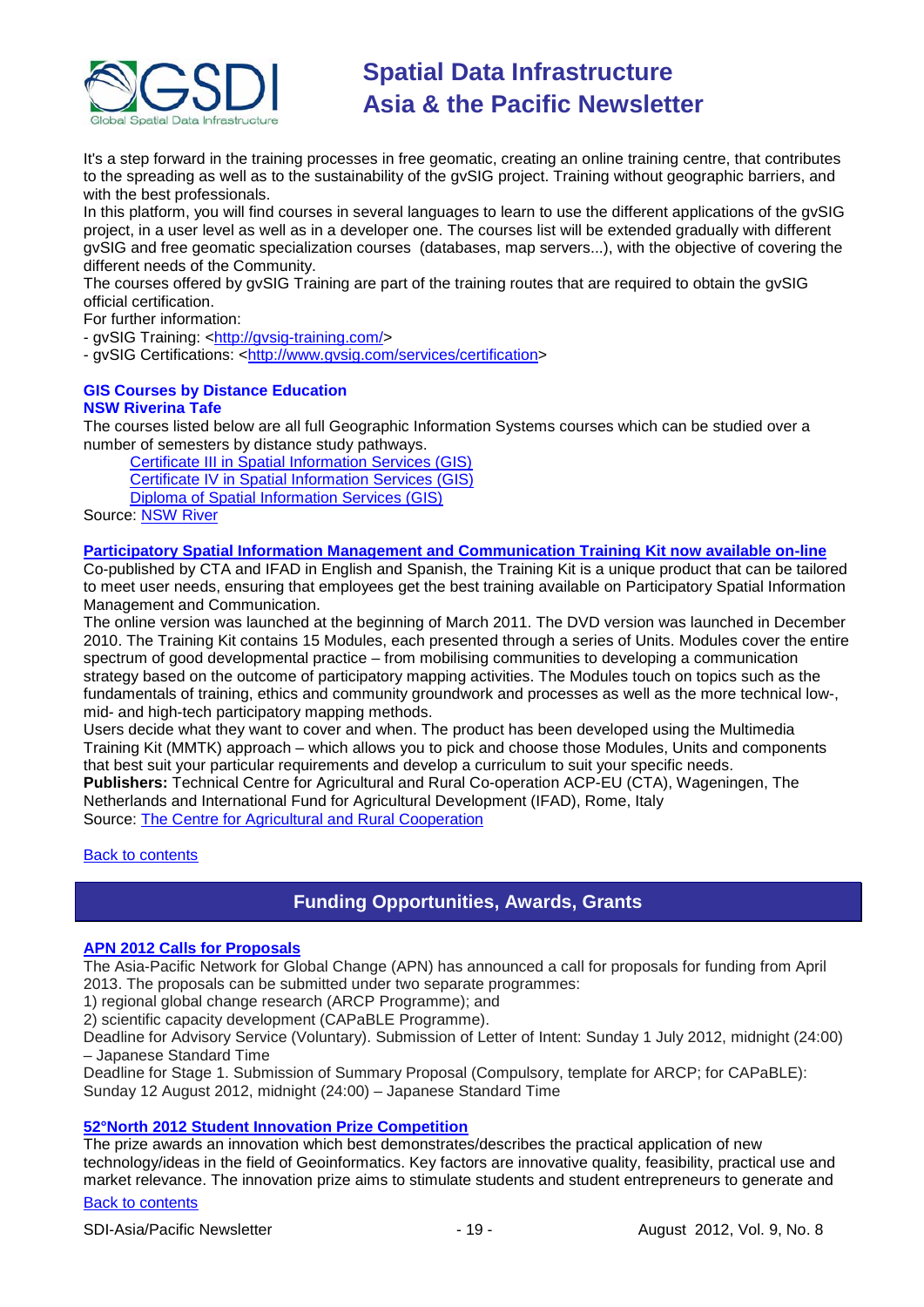

implement innovative ideas and concepts in the geospatial domain.

This year's 52°North Student Innovation Prize for Geoinformatics is endowed with 5000,- EUR.

Applicants can be students, student entrepreneurs, student research teams. Each individual must be enrolled as a BSc, an MSc or a Diploma student and must NOT own a degree in either geoinformatics, informatics or a related field.

### **Application deadline: August 31, 2012.**

The innovation prize is sponsored by 52°North GmbH, con terra GmbH, Esri Deutschland GmbH, the Institute for Geoinformatics at the University of Muenster and the Faculty of Geo-Information Science and Earth Observation (ITC) of the University of Twente. These institutions work together under the banner of the 52°North Open Source Initiative to promote research and education in the field of Geoinformatics.

### **[Ideas Challenge](http://www.gmes-masters.com/ideas-challenge)**

The Ideas Challenge is at the core of the GMES Masters competition. It invites students, entrepreneurs, start-up companies and SMEs to submit their ideas for an innovative commercial use of GMES to a secure online database on the GMES Masters website. The best idea for a commercially viable business idea using GMES data will be rewarded. The winner will be rewarded with a cash prize of EUR 10,000 as well as the chance to get his idea further developed in one of the six ESA Business Incubation Centres (BICs). The incubation package has a value of up to EUR 60,000.

### **[ESA App Challenge](http://www.gmes-masters.com/esa-app-challenge)**

The European Space Agency (ESA) will award the ESA App Challenge to the best application idea for the usage of GMES on mobile phones. Proposals shall address one or more GMES main thematic areas (land, marine environment, atmosphere, climate change, emergency management). ESA is looking for ideas that can be implemented quickly into a profitable business. The application should consist of a base app containing info and news on GMES, as well as one or more specific content modules that provide relevant location-based data to users in real time. The winner will be considered for support by one of the six European Space Agency's Business Incubation Centres (ESA BICs) across Europe (value up to EUR 60,000).

### **[European Space Imaging High-Res Challenge](http://www.gmes-masters.com/european-space-0)**

European Space Imaging (EUSI) is Europe's leading provider of Very High-Resolution (VHR) satellite data. EUSI will award the best application idea using the most advanced VHR satellite data. Application ideas which are easily implementable, sustainable, cut costs and create efficiencies are of high interest. Participants are required to submit detailed application ideas including business concepts. The winner will be awarded a data package of EUSI satellite data worth up to EUR 20,000 for use in further developing the winning application.

### **[DLR Environmental Challenge](http://www.gmes-masters.com/dlr-environmental)**

DLR is looking for new applications in Earth observation, especially proposals addressing the mapping of the environment and climate. Ideas for using Earth observation to manage sustainable supplies of energy are also welcome. In addition to any kind of non-satellite geoinformation, proposals should be based on existing or imminent Earth observation satellite data that is available either for free or under commercial terms. The product or service generated from the idea should support either professionals from organisations and companies in environmental assessment, or the general public and consumer-oriented markets. Both regional and global applications and services are possible. Innovative ways to link the service with users are especially encouraged. The ideas should also describe a realistic scenario for their implementation involving either the general public or commercial benefits. The winner(s) will receive a voucher for a workshop or initial coaching according to what further realisation of the idea requires.

### **[Best Service Challenge](http://www.gmes-masters.com/best-service)**

The Best Service Challenge invites service providers to upload profiles of their existing services within the main thematic areas of GMES to the GMES Masters competition website. The Best Service Challenge aims at increasing the awareness of existing Earth Monitoring Services and their benefits to European citizens. The winner of the Best Service Challenge will benefit from a substantial satellite data quota made available with financial support by the European Commission.

### **[GMES Masters 2012 call for proposals](http://www.gmes-masters.com/challenges-2012)**

The GMES Masters rewards on an annual basis the best ideas for services, business cases and applications based on GMES data, with the aim to foster product development and entrepreneurship in Europe. Initiated by the European Space Agency (ESA), the Bavarian Ministry of Economy, the German Aerospace Center (DLR)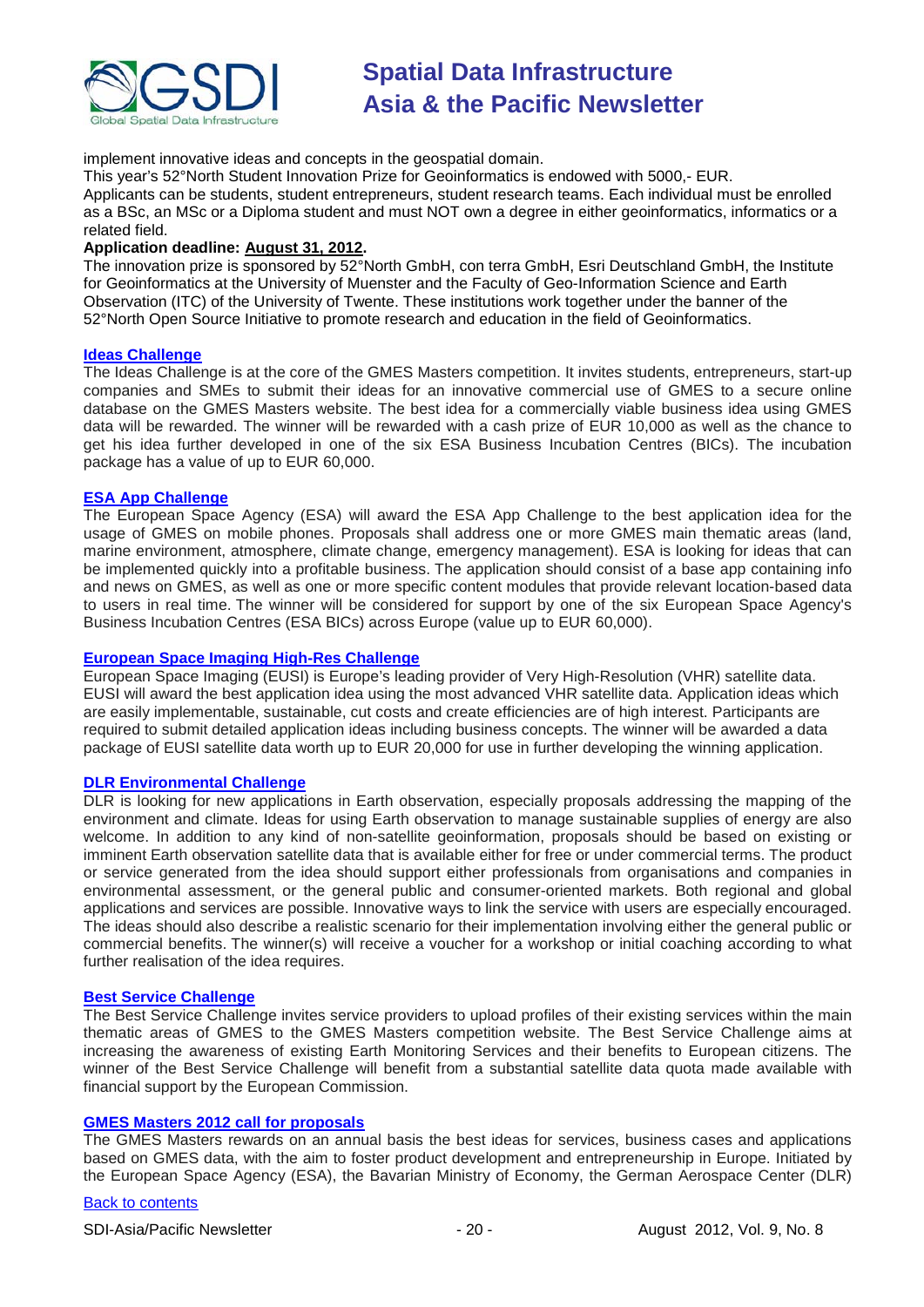

and T-Systems, and supported by the European Commission and European Space Imaging GmbH, the GMES Masters 2012 will call for proposals between 1 June and 16 September 2012 in six categories.

### **[T-Systems Cloud Computing Challenge](http://www.gmes-masters.com/t-systems-cloud)**

T-Systems will award the prize for its Cloud Computing Challenge to the best GMES application or service idea that will make use of the cloud computing model Infrastructure-as-a-Service (IaaS) to provide Earth observation data on demand via user-oriented web portal or mobile devices. T-Systems will assist the winner in getting the awarded project off the ground. They will support the winner to realise an innovation project, which could lead to a long-term partnership.

### **[Challenge to spur the geospatial industry](http://geospatialworld.net/index.php?option=com_content&view=article&id=23850:challenge-to-spur-the-geospatial-industry&catid=75:miscellaneous-events)**

The Singapore Land Authority has launched OneMap Challenge that seeks to promote the development of innovative map-based desktop and mobile applications by businesses and the community.

The OneMap Challenge provides a platform for application developers to showcase their creativity through the apps they develop to an increasingly tech-savvy population and enterprises, including those represented by the Association of Small and Medium Enterprises (ASME) which is one of the competition promotion partners. The Challenge also aims to facilitate collaborations between potential business partners for creating location-based apps that are useful for business enterprises and the general community.

With two top prizes of \$20,000 cash each and other attractive prizes up for grabs, the OneMap Challenge is divided into two categories – Web Applications for applications that run on web browsers and Mobile Applications for those that run on smart phones, tablets and other portable devices.

Visit <http://www.sla.gov.sg/OneMapChallenge> to learn more about OneMap Challenge and check out the OneMap Facebook page at [www.facebook.com/OneMap.](http://www.facebook.com/OneMap)

Source: Geospatial World and [SLA press release](http://www.sla.gov.sg/htm/new/new2012/new0401.htm)

### <span id="page-20-0"></span>[Back to contents](#page-0-0)

### **Employment Opportunities**

### **['Surveyors are getting lucrative offers in Vietnam'](http://www.geospatialworld.net/index.php?option=com_interview&int=1&view=managetemplate&id=255&Itemid=644)**

*Viet Nam government is investing approximately USD 60 million in cadastral mapping. Prof. Dr. Dang Hung Vo explains what it means for surveyors.*

Source: Geospatial Wworld

### **GIS Job Board Launches New Website: [www.gisjobboard.com](http://www.gisjobboard.com/)**

New Site Provides Employers and Job Seekers Tools to Post and Search Jobs and Resumes in the GIS and Geospatial Disciplines

GIS Job Board has launched a new website specifically dedicated to GIS and other geospatial disciplines. The new site makes it simple for employers and job seekers to post and search for jobs and resumes. The site was created to serve the growing needs of the GIS community and help with recruiting and job seeking efforts. Visitors also have the option to view the site in a different language if they choose, making it easier for them to have access to the content

Registered users can receive jobs or resumes by email. They can also flag jobs and resumes as well as save searches, setup resume alerts, and save resumes and jobs. Users have the capability of private messaging other users in case they ever want to communicate with someone.

For more information about GIS Job Board, please visit their website at **[www.gisjobboard.com](http://www.gisjobboard.com/)**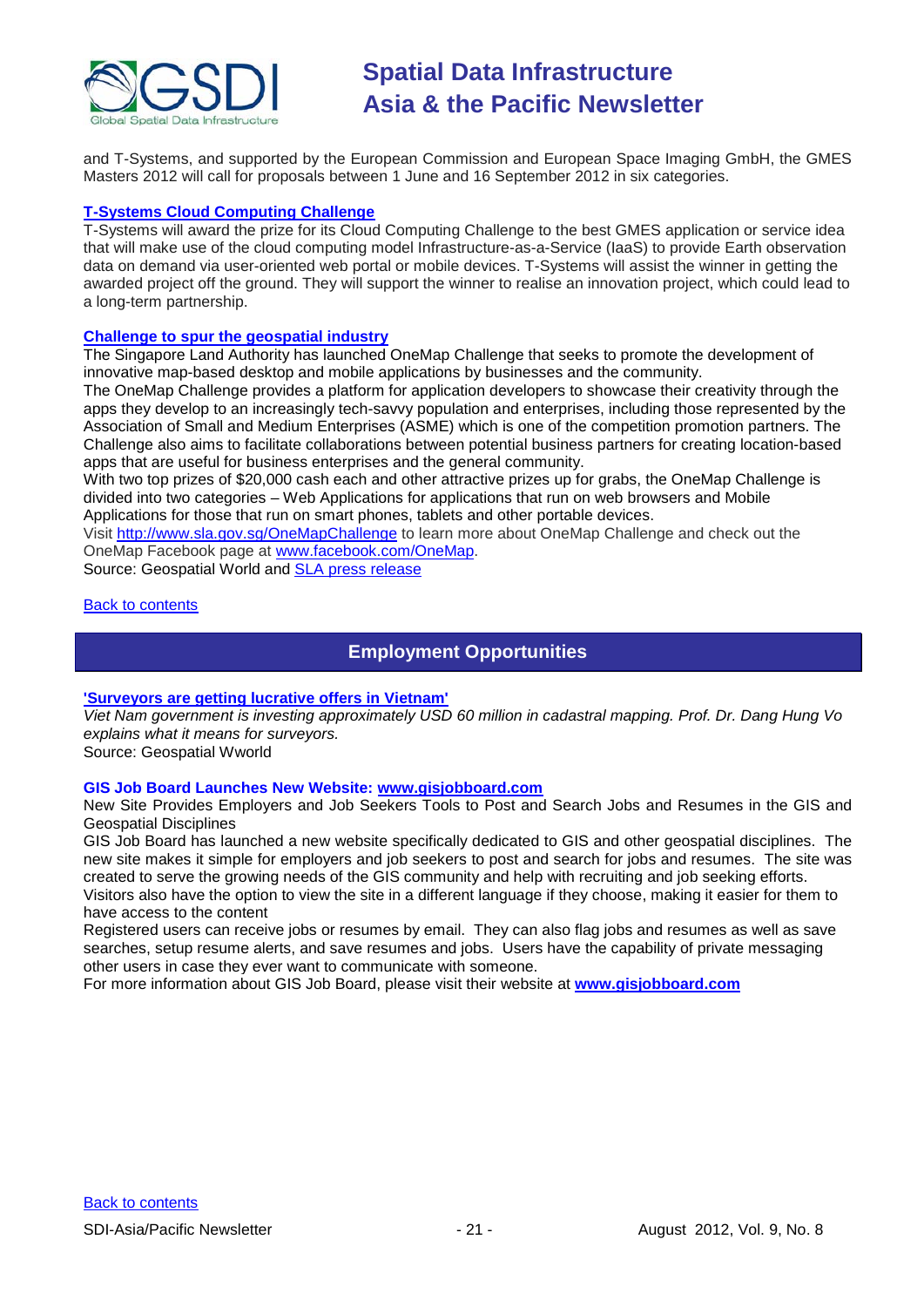

### **Conference Proceedings**

<span id="page-21-0"></span>

FIGWORKING WEEK 2012 ay 6-10 2012<br>me, Italy

**FIG Working Week 2012 Rome May 6 – 10, 2012** [Technical Program and Proceedings](http://www.fig.net/pub/fig2012/techprog.htm)

### **GSDI 13 QUEBEC CONFERENCE A HUGE SUCCESS May 14 – 7, 2012**

A limited-edition book of selected papers "Spatially Enabling Government, Industry and Citizens: Research and Development Perspectives" was provided free of charge to all conference registrants. Abstracts and Papers from the Conference may also be downloaded from the [GSDI Association's website.](http://www.gsdi.org/gsdiconf/gsdi13/prog_details.html)

### **[7th International Conference on 3D Geoinformation, 16–17 May 2012, Québec, Canada](http://www.int-arch-photogramm-remote-sens-spatial-inf-sci.net/XXXVIII-4-C26/)**

**[Report on GI Science and Remote Sensing for Climate Change Studies Workshop](http://www.asmmag.com/201205043668/report-on-gi-science-and-remote-sensing-for-climate-change-studies-workshop.html)** Kumaun University SSJ Campus Almora, India from 1-3 March 2012.

### **Malaysia Geospatial Forum 2012**

[Day 1](http://www.geospatialworld.net/index.php?option=com_content&view=article&id=24204%3Amalaysia-explores-geospatial-opportunities&catid=75%3Amiscellaneous-events&Itemid=1) (March 6), [Day 2](http://www.geospatialworld.net/index.php?option=com_content&view=article&id=24223%3Ageospatial-sector-should-strive-to-become-more-useful&catid=75%3Amiscellaneous-events&Itemid=1) (March 7), [Plenary showcases g-tech in nation building](http://www.geospatialworld.net/index.php?option=com_content&view=article&id=24212%3Aplenary-showcases-g-tech-in-nation-building-&catid=75%3Amiscellaneous-events&Itemid=1)

### **Possibility or a dream? [Spatially Enabled Geovernment and Societies](http://mycoordinates.org/possibility-or-a-dream-spatially-enabled-geovernment-and-societies-2/)**

Geospatial experts from different background and part of the world share their views on Spatially Enabled Government and Society (SEGS) at **UNRCC-PCGIAP International Symposium** organized by Department of Surveying and Mapping Malaysia during **15 – 16 February at Kuala Lumpur, Malaysia**. They highlight pertinent issues, challenges and suggest way forward to achieve the goal

### **Timor Leste (East Timor) – [environmental data review workshop](http://www.mindland.com/wp/?p=125)**

The 6th of March as part of the Norwegian Petroleum Assistance Program together with DNMA I contributed to a workshop to be held at the Arbiru Hotel in Dili, Timor Leste. The intended outcome was to contribute to a process for establishing better handling of environmental data. The workshop was opened by his Excellency Sr. Abilio de Deus de Jesus Lima, State Secretary for the Environment.

### **[Iraq Spatial Data Infrastructure workshop completed](http://www.ameinfo.com/290564.html)**

In mid-February 2012, over 25 persons representing 13 national and regional government organizations assembled in Erbil in the north of Iraq for an intensive three-day exchange to explore concepts and ideas towards the establishment of a National Spatial Data Infrastructure for Iraq.

The workshop was conducted under the auspices of the Prime Minister Advisory Committee (PMAC), and supported by the United States Geologic Survey (USGS).

Staff from the GPC Group facilitated the workshop, bringing experience and insights regarding the implementation of GIS federations and Spatial Data Infrastructure (SDI) in other countries and regions around the world.

[Open Planet 5, the magazine published for the](http://jornadas.gvsig.org/descargas/magazine) **International gvSIG Conference** is now available in electronic [format](http://jornadas.gvsig.org/descargas/magazine)

### <span id="page-21-1"></span>[Back to contents](#page-0-0)

### **Conferences, Events**

For upcoming events of global or major international interest, please visit the [upcoming conference list o](http://gsdi.org/events/upcnf.asp)n the GSDI website – as this conference list will be reserved for conferences within or with specific interest to the Asia Pacific Region.

### **The editors welcome news of conferences & events from the newsletter subscribers**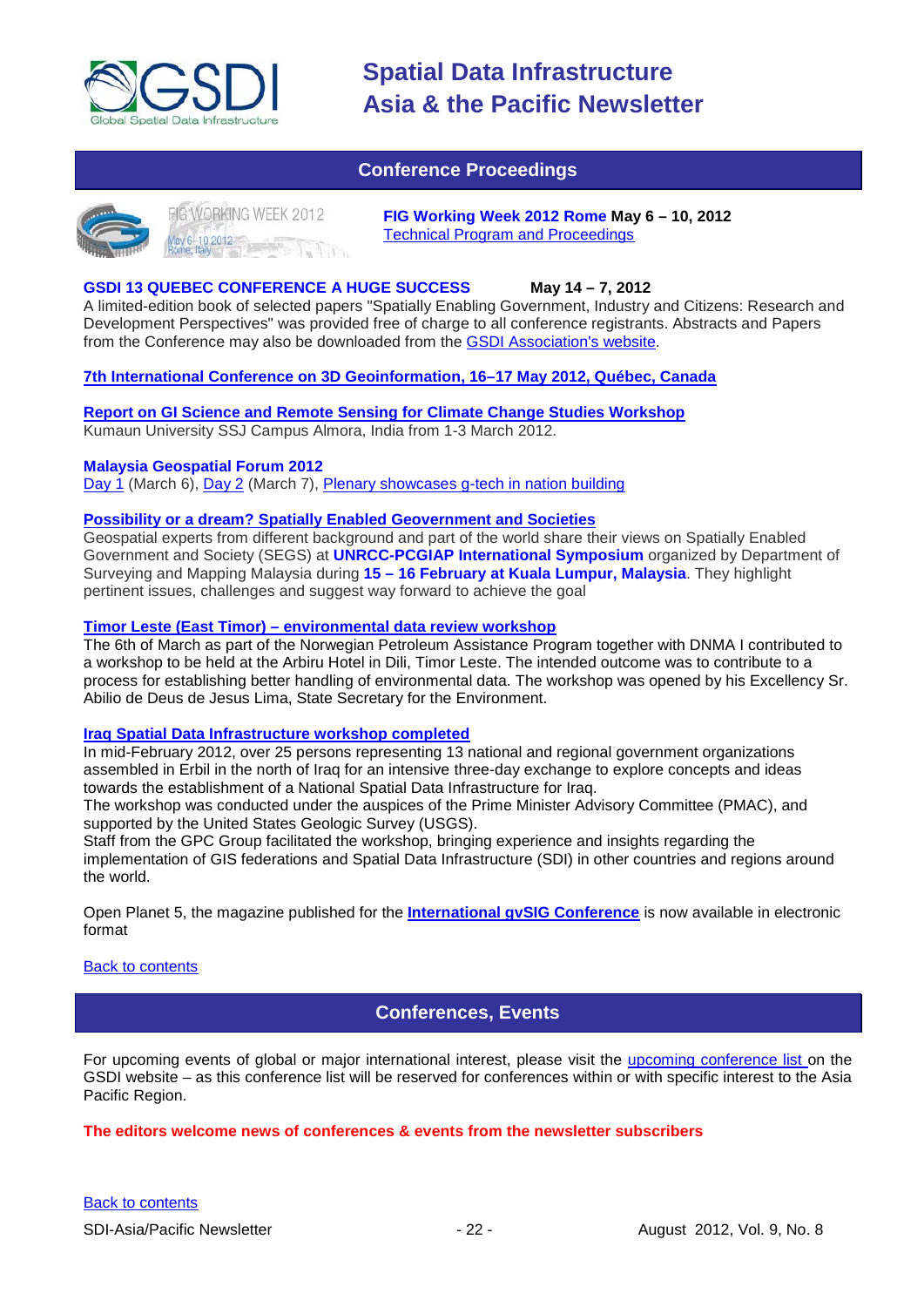

### **[Call for Expression of Interest to host AARSE 2014 and future Conferences](http://lists.gsdi.org/pipermail/sdi-africa/2010-November/001135.html)**

Call for Expression of Interest to host the 10th biennial International Conference of the African Association of Remote Sensing of the Environment (AARSE) in October 2014 and future Conferences. The 9th conference will be held in Morocco in October 2012.

| <b>Date</b>                | <b>Location</b>            | <b>Event</b>                                                                                                                                                                                                                                                                                                                                                                                                                                                                                                                                                                                                                                                                                                                                                                                                                                        |  |  |
|----------------------------|----------------------------|-----------------------------------------------------------------------------------------------------------------------------------------------------------------------------------------------------------------------------------------------------------------------------------------------------------------------------------------------------------------------------------------------------------------------------------------------------------------------------------------------------------------------------------------------------------------------------------------------------------------------------------------------------------------------------------------------------------------------------------------------------------------------------------------------------------------------------------------------------|--|--|
| <b>August 2012</b>         |                            |                                                                                                                                                                                                                                                                                                                                                                                                                                                                                                                                                                                                                                                                                                                                                                                                                                                     |  |  |
| $6 - 8$ August             | Melbourne,<br>Australia    | <b>GITA 2012</b> - GITA 17th Annual Geospatial Solutions Conference<br>"From Fundamentals to the Future - Managing Assets Spatially"<br><b>Important dates</b>                                                                                                                                                                                                                                                                                                                                                                                                                                                                                                                                                                                                                                                                                      |  |  |
|                            |                            | 30 March 2012 Abstract submission closes                                                                                                                                                                                                                                                                                                                                                                                                                                                                                                                                                                                                                                                                                                                                                                                                            |  |  |
|                            |                            | late April 2012<br>Authors notified of initial acceptance or otherwise;<br>successful authors invited to submit a full paper                                                                                                                                                                                                                                                                                                                                                                                                                                                                                                                                                                                                                                                                                                                        |  |  |
|                            |                            | 5 March 2012<br><b>Registration opens</b>                                                                                                                                                                                                                                                                                                                                                                                                                                                                                                                                                                                                                                                                                                                                                                                                           |  |  |
|                            |                            | 31 May 2012<br>Deadline for authors to register for the meeting                                                                                                                                                                                                                                                                                                                                                                                                                                                                                                                                                                                                                                                                                                                                                                                     |  |  |
|                            |                            | <b>Contact</b>                                                                                                                                                                                                                                                                                                                                                                                                                                                                                                                                                                                                                                                                                                                                                                                                                                      |  |  |
| 25 August -<br>1 September | Melbourne,<br>Australia    | <b>XXII International Society for Photogrammetry &amp; Remote</b><br><b>Sensing Congress</b><br>Email: isprs2012@icms.com.au                                                                                                                                                                                                                                                                                                                                                                                                                                                                                                                                                                                                                                                                                                                        |  |  |
| $29 - 31$ August<br>"NEW"  | Auckland,<br>New Zealand   | GeoCart'2012<br>The sixth National Cartographic Conference GeoCart'2012 and the<br>second ICA Regional Symposium on Cartography for Australasia<br>and Oceania will convene in Auckland, 29-31 August 2012. It will be<br>held at the outstanding facilities of The University of Auckland in the<br>City of Sails - Auckland, New Zealand.                                                                                                                                                                                                                                                                                                                                                                                                                                                                                                         |  |  |
| <b>September</b><br>2012   |                            |                                                                                                                                                                                                                                                                                                                                                                                                                                                                                                                                                                                                                                                                                                                                                                                                                                                     |  |  |
| 2-4 September              | Wellington,<br>New Zealand | The 4th Digital Earth Summit focusing on "Natural Disasters"<br>Call for Papers (Deadline for abstracts submission: 15 June 2012)                                                                                                                                                                                                                                                                                                                                                                                                                                                                                                                                                                                                                                                                                                                   |  |  |
| 4-5 September              |                            | <b>FOURTH OPEN SOURCE GIS CONFERENCE - OSGIS 2012</b><br>Nottingham Geospatial Institute, University of Nottingham<br><b>OSGIS 2012</b>                                                                                                                                                                                                                                                                                                                                                                                                                                                                                                                                                                                                                                                                                                             |  |  |
| 6-8 September              | Tokyo, Japan               | International<br>Conference<br>OpenStreetMap<br>(OSM)<br>2012<br>for<br>State of the Map 2012 (SoTM12)                                                                                                                                                                                                                                                                                                                                                                                                                                                                                                                                                                                                                                                                                                                                              |  |  |
| 9-14 September             | Ticino,<br>Switzerland     | 11th NCCR Climate Summer School, 2012<br>The NCCR Climate, Switzerland's Centre of Excellence in Climate<br>and Climate Impact Research, invites young scientists to join<br>leading climate researchers in a scenic southern Swiss Alpine<br>setting on the occasion of the 11th International NCCR Climate<br>Summer School 2012.<br><b>Deadline for applications:</b> closed. Successful applicants will be<br>notified in February 2012. Detailed information and the application<br>form are available at<br><http: 2012="" summer_school="" www.nccr-climate.unibe.ch=""></http:> .<br>Contact: University of Bern, NCCR Climate Management Centre,<br>Zähringerstrasse 25, CH-3012 Bern, Switzerland, mailto:<br><nccr-climate@oeschger.unibe.ch><br/>Telephone +41 31 631 31 45, Telefax +41 31 631 43 38.</nccr-climate@oeschger.unibe.ch> |  |  |
| 17-9 September             | Hanoi, Vietnam             | <b>11th Asia Geospatial Forum</b><br>Abstract submission deadline 16 July, 2012<br><b>Contact</b>                                                                                                                                                                                                                                                                                                                                                                                                                                                                                                                                                                                                                                                                                                                                                   |  |  |
| $18 - 21$                  | Kashi, Xinjiang,           | The International Symposium on Earth Observation for Arid                                                                                                                                                                                                                                                                                                                                                                                                                                                                                                                                                                                                                                                                                                                                                                                           |  |  |
| <b>September</b>           | China                      | and Semi-Arid Environments (ISEO 2012) with the theme of<br>"Earth Observation Illuminating Central Asia".                                                                                                                                                                                                                                                                                                                                                                                                                                                                                                                                                                                                                                                                                                                                          |  |  |
| 20-1 September             | Ulaanbaatar,<br>Mongolia   | <b>Asia GIS 2012 International Conference</b><br>Abstract submission deadline: July 16, 2012                                                                                                                                                                                                                                                                                                                                                                                                                                                                                                                                                                                                                                                                                                                                                        |  |  |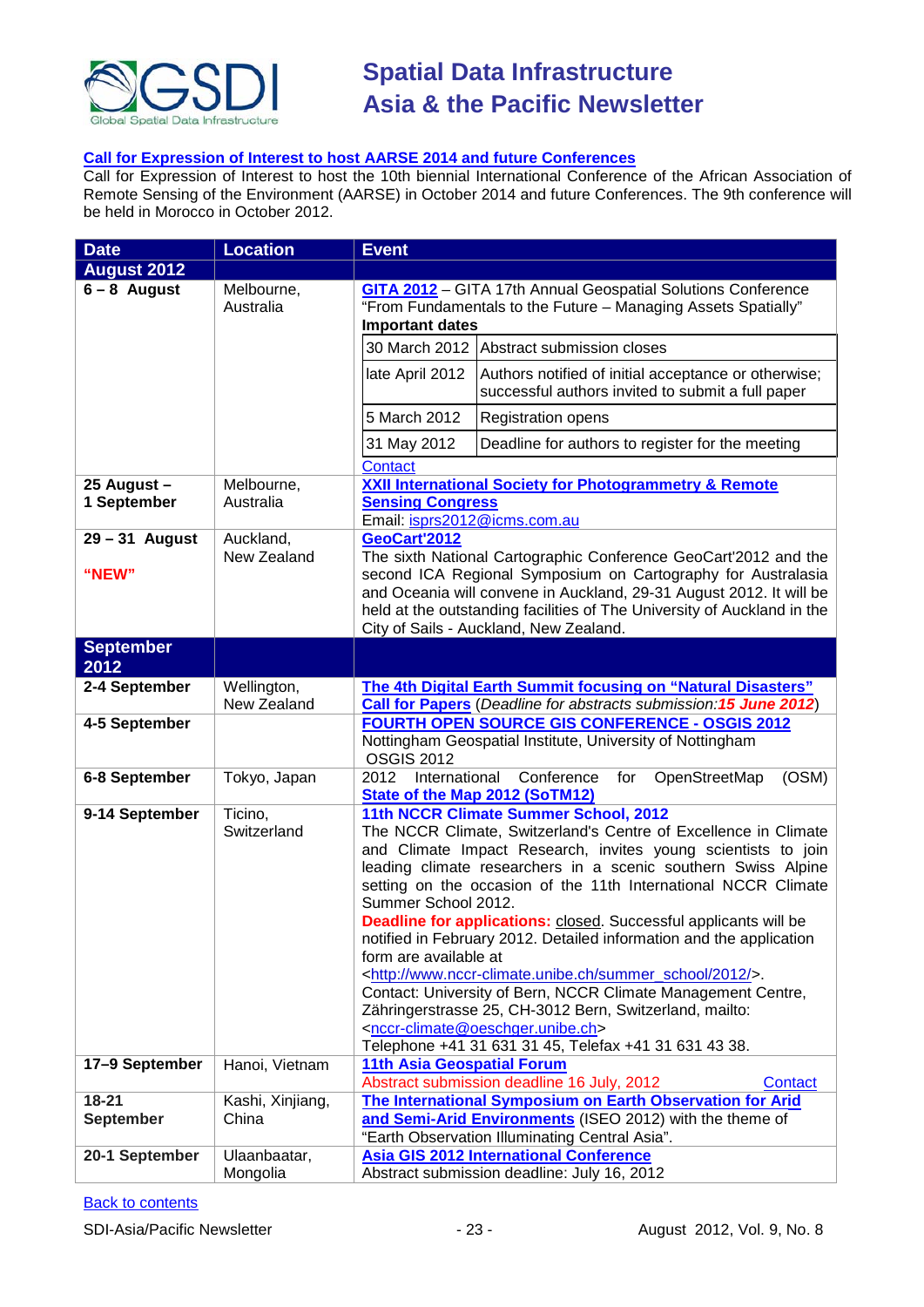

| October 2012                   |                                               |                                                                                                                                                                                                                                                                                                                                                                                                                                                                                                                                                                                                                                                                                                                                                                                                                                                                                                                                                                                                                                                                                                                                                                                                                                                                                                                                                                       |  |
|--------------------------------|-----------------------------------------------|-----------------------------------------------------------------------------------------------------------------------------------------------------------------------------------------------------------------------------------------------------------------------------------------------------------------------------------------------------------------------------------------------------------------------------------------------------------------------------------------------------------------------------------------------------------------------------------------------------------------------------------------------------------------------------------------------------------------------------------------------------------------------------------------------------------------------------------------------------------------------------------------------------------------------------------------------------------------------------------------------------------------------------------------------------------------------------------------------------------------------------------------------------------------------------------------------------------------------------------------------------------------------------------------------------------------------------------------------------------------------|--|
| 2-4 October -<br>16-20 October | Gauteng,<br>South Africa<br>Ho Chi Minh City, | Call for papers for the peer-reviewed academic track of <b>GISSA</b><br>Ukubuzana 2012<br><b>Conference theme: 'An African Dialogue: Geomatics for</b><br>Infrastructure Development and Service Delivery'<br>Authors are invited to submit full-text academic papers,<br>approximately 5000 words in length and relevant to the themes and<br>subject matter of the conference, for the peer-reviewed academic<br>track at the GISSA Ukubuzana 2012 conference.<br><b>Important dates</b><br>• 30 June 2012: Submission of full papers for peer-review for<br>academic track<br>• 13 August 2012: Notification of acceptance of papers for<br>academic track<br>• 10 September 2012: Submission of revised peer-reviewed full<br>papers for academic track<br>• 17 September 2012: Registration of presenters of accepted<br>papers for academic track<br>• 25 September 2012: Submission of PowerPoint presentations for<br>conference CD<br>• 2-4 October 2012: GISSA Ukubuzana 2012 in Kempton Park,<br>Gauteng, South Africa<br>Instructions to authors of peer-reviewed academic papers.<br>Conference brochure (1 MB pdf)<br><b>GIS-IDEAS 2012 International Conference, 2012</b>                                                                                                                                                                              |  |
| "NEW"                          | Vietnam                                       | The International Conference on GeoInformatics for Spatial-<br>Infrastructure Development in Earth & Allied Sciences (GIS-IDEAS)<br>is jointly organized by Japan-Vietnam Geoinformatics Consortium<br>(JVGC), Ho Chi Minh City University of Technology (HCMUT) and<br>Ho Chi Minh City Institute of Resources Geography (HCMIRG), and<br>will be held at HCMUT.                                                                                                                                                                                                                                                                                                                                                                                                                                                                                                                                                                                                                                                                                                                                                                                                                                                                                                                                                                                                     |  |
| 24-26 October                  | Beijing                                       | The 4th International Conference on Remote Sensing in                                                                                                                                                                                                                                                                                                                                                                                                                                                                                                                                                                                                                                                                                                                                                                                                                                                                                                                                                                                                                                                                                                                                                                                                                                                                                                                 |  |
|                                |                                               | <b>Archaeology</b> (ICRSA4) with the theme: "New Era of Earth<br>Observation on Natural and Cultural Heritage".                                                                                                                                                                                                                                                                                                                                                                                                                                                                                                                                                                                                                                                                                                                                                                                                                                                                                                                                                                                                                                                                                                                                                                                                                                                       |  |
| 29 October -                   | El Jadida,                                    | 10th biennial International Conference of the African                                                                                                                                                                                                                                                                                                                                                                                                                                                                                                                                                                                                                                                                                                                                                                                                                                                                                                                                                                                                                                                                                                                                                                                                                                                                                                                 |  |
| 2 November                     | Morocco                                       | <b>Association of Remote Sensing of the Environment (AARSE)</b>                                                                                                                                                                                                                                                                                                                                                                                                                                                                                                                                                                                                                                                                                                                                                                                                                                                                                                                                                                                                                                                                                                                                                                                                                                                                                                       |  |
| 29 October-<br>2 November      | El Jadida,<br>Morocco                         | <b>AARSE 2012 Conference: Call for Side-event Workshops</b><br>As you might be aware the <b>AARSE 2012 Conference</b> will take place<br>from October 29 to November 2, 2012 in El Jadida, Morocco. This<br>9th holding of the AARSE Conference represents a major event in<br>the long series of internationally recognized AARSE conferences.<br>Note: Please be aware that the following policy of the AARSE<br>Executive Council on workshops organized by other parties applies:<br>- Organizers of a pre-/concurrent-/post-conference workshop must<br>pay a fixed amount of €3000 to cover expenses for projector,<br>venue, writing materials and microphone. Anything extra is to be<br>borne by the workshop organizer. However, organizers of a pre-<br>/concurrent-/post-conference workshop who pay the conference<br>registration fee for 8 of their participants, 2 months prior to the<br>conference date, pay a fixed amount of €1500 to cover costs of<br>projector, venue, writing materials and microphone.<br>Abstract submission CLOSED 30 April 2012<br>AARSE AWARDS - All presenters are invited and encouraged to<br>enter the AARSE award-winning competition for best paper<br>presentation and best poster.<br>IEEE GRSS/AARSE TRAVEL FELLOWSHIPS - To support travel<br>costs, accommodation and registration fees to attend conferences |  |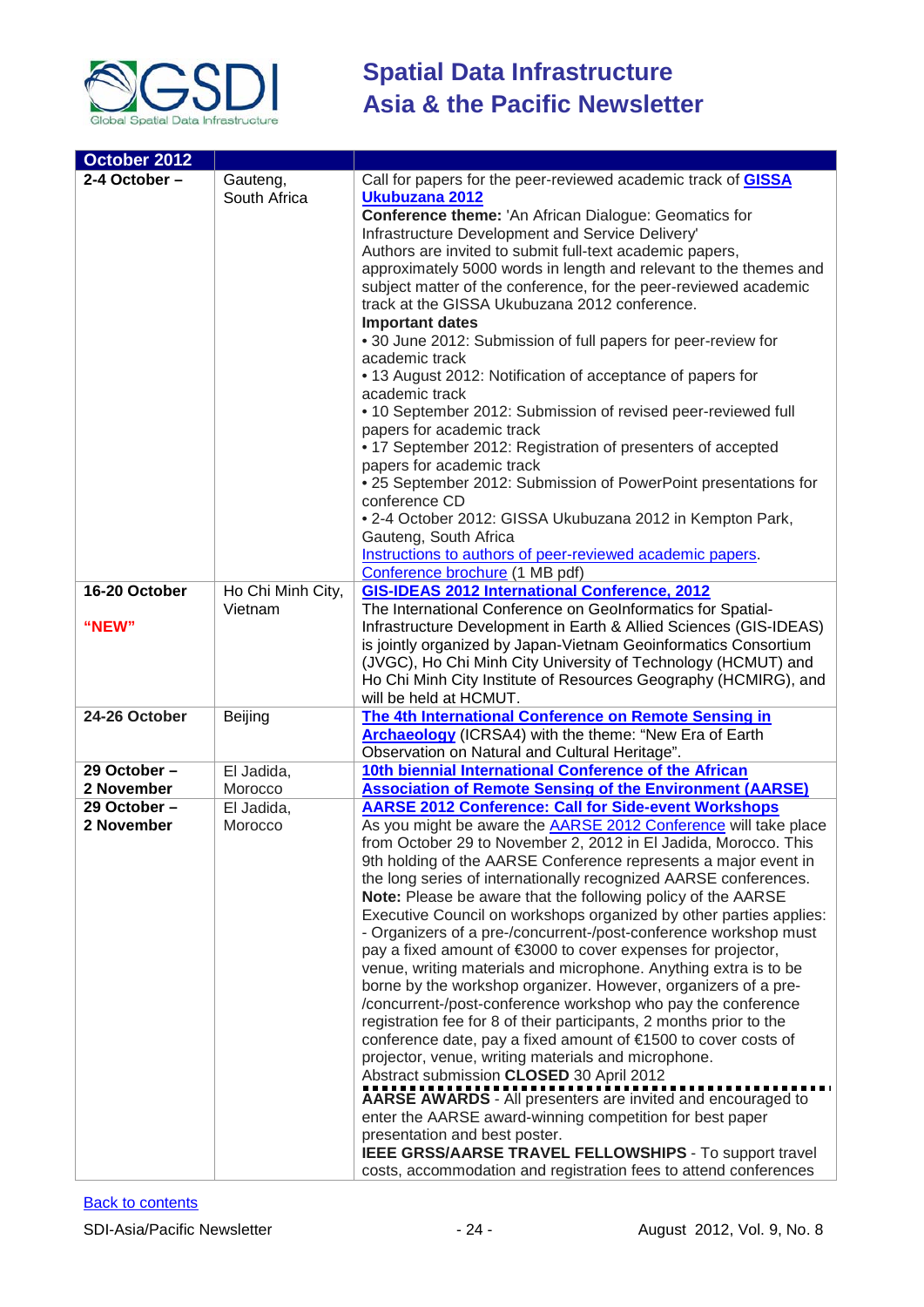

| 29 October -<br>2 November<br>"NEW" | Bangkok,<br>Thailand                                                    | of the two societies in the field of Earth observation by remote<br>sensing. The beneficiaries of these conference fellowships shall be<br>African scientists or students who have their paper accepted for<br>oral or poster presentation at the AARSE biennial conference.<br>19th United Nations Regional Cartographic Conference for<br><b>Asia and the Pacific</b><br>The primary objective of the Conference is to provide a regional<br>forum where government officials, scientists and experts from Asia<br>and the Pacific and other regions meet to address the common<br>needs, problems and experiences in the interrelated fields of<br>surveying, geography, cartography and mapping, hydrography,                                                                                                                                                                                                                 |  |  |
|-------------------------------------|-------------------------------------------------------------------------|-----------------------------------------------------------------------------------------------------------------------------------------------------------------------------------------------------------------------------------------------------------------------------------------------------------------------------------------------------------------------------------------------------------------------------------------------------------------------------------------------------------------------------------------------------------------------------------------------------------------------------------------------------------------------------------------------------------------------------------------------------------------------------------------------------------------------------------------------------------------------------------------------------------------------------------|--|--|
|                                     |                                                                         | remote sensing, land/sea and geographical information systems<br>and environmental protection, including educational and training<br>aspects, scientific and technological requirements, implementation<br>issues and benefits.                                                                                                                                                                                                                                                                                                                                                                                                                                                                                                                                                                                                                                                                                                   |  |  |
| <b>November</b>                     |                                                                         |                                                                                                                                                                                                                                                                                                                                                                                                                                                                                                                                                                                                                                                                                                                                                                                                                                                                                                                                   |  |  |
| 2012                                |                                                                         |                                                                                                                                                                                                                                                                                                                                                                                                                                                                                                                                                                                                                                                                                                                                                                                                                                                                                                                                   |  |  |
| 20-2 November                       | Canberra,<br>Australia                                                  | spatial@gov® Conference and Exhibition 2012<br>Call for Papers - Deadline for Submissions: 5pm Tuesday<br>7th August 2012 -<br>Contact                                                                                                                                                                                                                                                                                                                                                                                                                                                                                                                                                                                                                                                                                                                                                                                            |  |  |
| 28-30 November<br>"NEW"             | Valencia, Spain                                                         | 8th International gvSIG Conference<br>"Making the Future: Technology, Solidarity and Business".<br>Call for papers is now open. As of today communication proposals<br>can be sent to the email address; they will be evaluated by the<br>scientific committee as to their inclusion in the conference program.<br>There are two types of communication: paper or poster. Information<br>regarding to regulations on communication presentations can be<br>found in the <b>Communications section</b> . Abstracts will be accepted<br>until September 28th.                                                                                                                                                                                                                                                                                                                                                                       |  |  |
|                                     |                                                                         | Organizations interested in collaborating in the event can find<br>information in the section: How to collaborate.                                                                                                                                                                                                                                                                                                                                                                                                                                                                                                                                                                                                                                                                                                                                                                                                                |  |  |
| February 2013                       |                                                                         |                                                                                                                                                                                                                                                                                                                                                                                                                                                                                                                                                                                                                                                                                                                                                                                                                                                                                                                                   |  |  |
| 11-3 February                       | Denver, USA                                                             | <b>International LiDAR Mapping Forum (ILMF)</b><br>Call for Papers and invites any interested parties to submit their<br>abstracts by September 28, 2012 online.<br>Contact                                                                                                                                                                                                                                                                                                                                                                                                                                                                                                                                                                                                                                                                                                                                                       |  |  |
| <b>April 2013</b>                   |                                                                         |                                                                                                                                                                                                                                                                                                                                                                                                                                                                                                                                                                                                                                                                                                                                                                                                                                                                                                                                   |  |  |
| <b>22-26 April</b>                  | Beijing, China<br>35 <sup>th</sup> International<br>Remote Sensing of 1 | 35th International Symposium on Remote Sensing of<br><b>Environment (ISRSE35)</b><br><b>ABSTRACT SUBMISSION</b><br>Interested contributors should submit a summary of the paper they<br>propose for presentation.<br>• All submissions should be in English.<br>• Abstracts should reach the Technical Programme Committee no<br>later than 30 September 2012.<br>• Notification of paper acceptance will be made by 10 December<br>2012.<br>• Each presenting author will be required to register and pay by the<br>author registration deadline on Monday, 25 February 2013, to<br>ensure their abstract is included in the final programme.<br>• Please submit abstracts through the Abstract Submission link at<br>http://www.isrse35.org<br>• All abstracts must be submitted online.<br><b>IMPORTANT DATES:</b><br>Registration Opens: Monday, 10 September 2012<br>Abstract Submission Deadline: Sunday, 30 September 2012 |  |  |
|                                     |                                                                         | Workshop Submission Deadline: Tuesday, 30 October 2012<br>Acceptance Notification Monday, 10 December 2012                                                                                                                                                                                                                                                                                                                                                                                                                                                                                                                                                                                                                                                                                                                                                                                                                        |  |  |